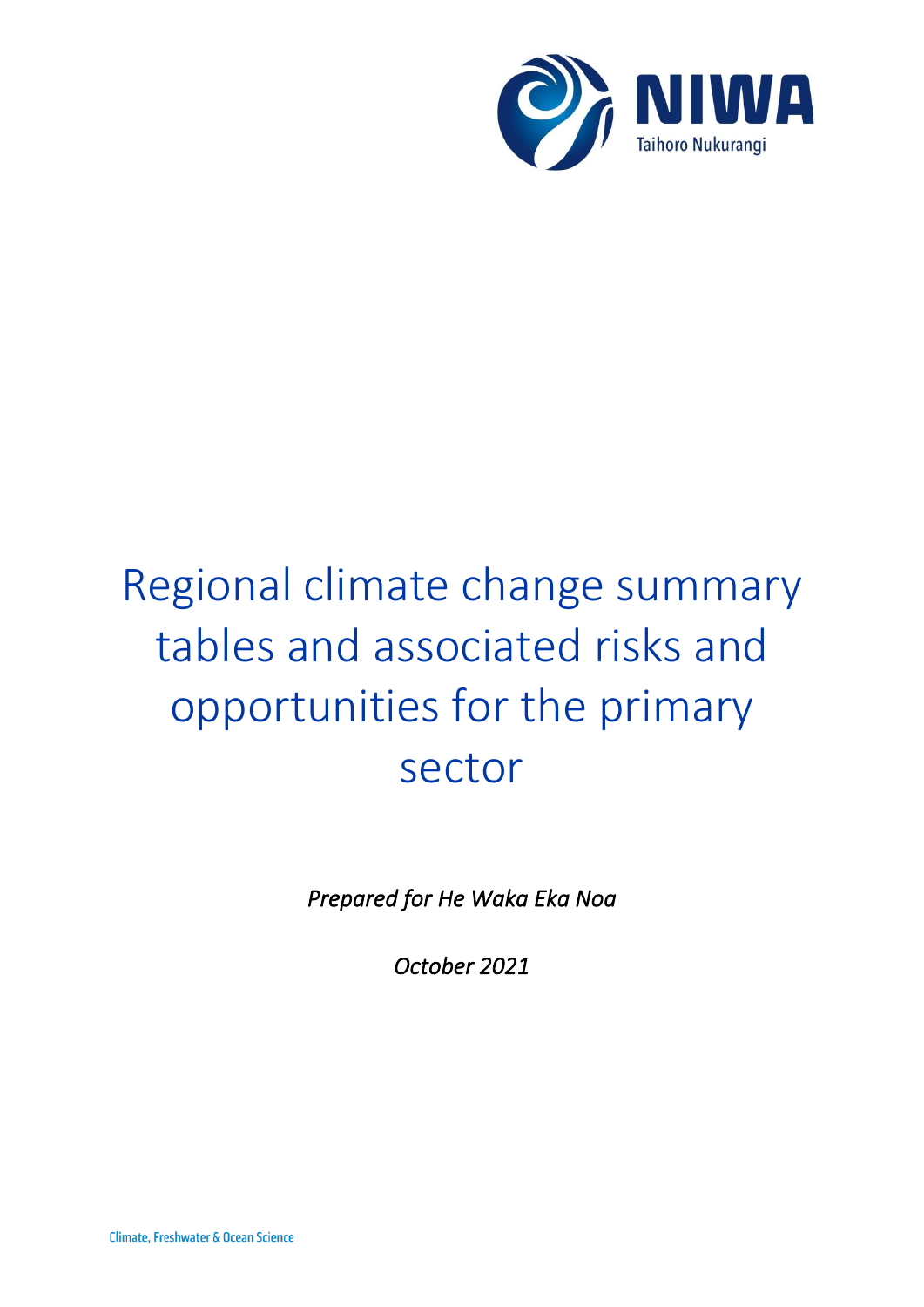#### Prepared by:

Paula Blackett Ashley Broadbent Nick Cradock-Henry (MWLCR)

#### For any information regarding this report please contact:

Paula Blackett Environmental Social Scientist Social Science and Economics +64 7 859 1864 Paula.Blackett@niwa.co.nz

National Institute of Water & Atmospheric Research Ltd PO Box 11115 Hamilton 3251

Phone +64 7 856 7026

| NIWA CLIENT REPORT No: | 2021345HN    |
|------------------------|--------------|
| Report date:           | October 2021 |
| NIWA Project:          | BLF22201     |

| <b>Quality Assurance Statement</b> |                          |               |  |
|------------------------------------|--------------------------|---------------|--|
| Juli Uyono                         | Reviewed by:             | Juli Ungaro   |  |
| Kuan                               | Formatting checked by:   | Carole Evans  |  |
| m                                  | Approved for release by: | Michael Bruce |  |

© All rights reserved. This publication may not be reproduced or copied in any form without the permission of the copyright owner(s). Such permission is only to be given in accordance with the terms of the client's contract with NIWA. This copyright extends to all forms of copying and any storage of material in any kind of information retrieval system.

Whilst NIWA has used all reasonable endeavours to ensure that the information contained in this document is accurate, NIWA does not give any express or implied warranty as to the completeness of the information contained herein, or that it will be suitable for any purpose(s) other than those specifically contemplated during the Project or agreed by NIWA and the Client.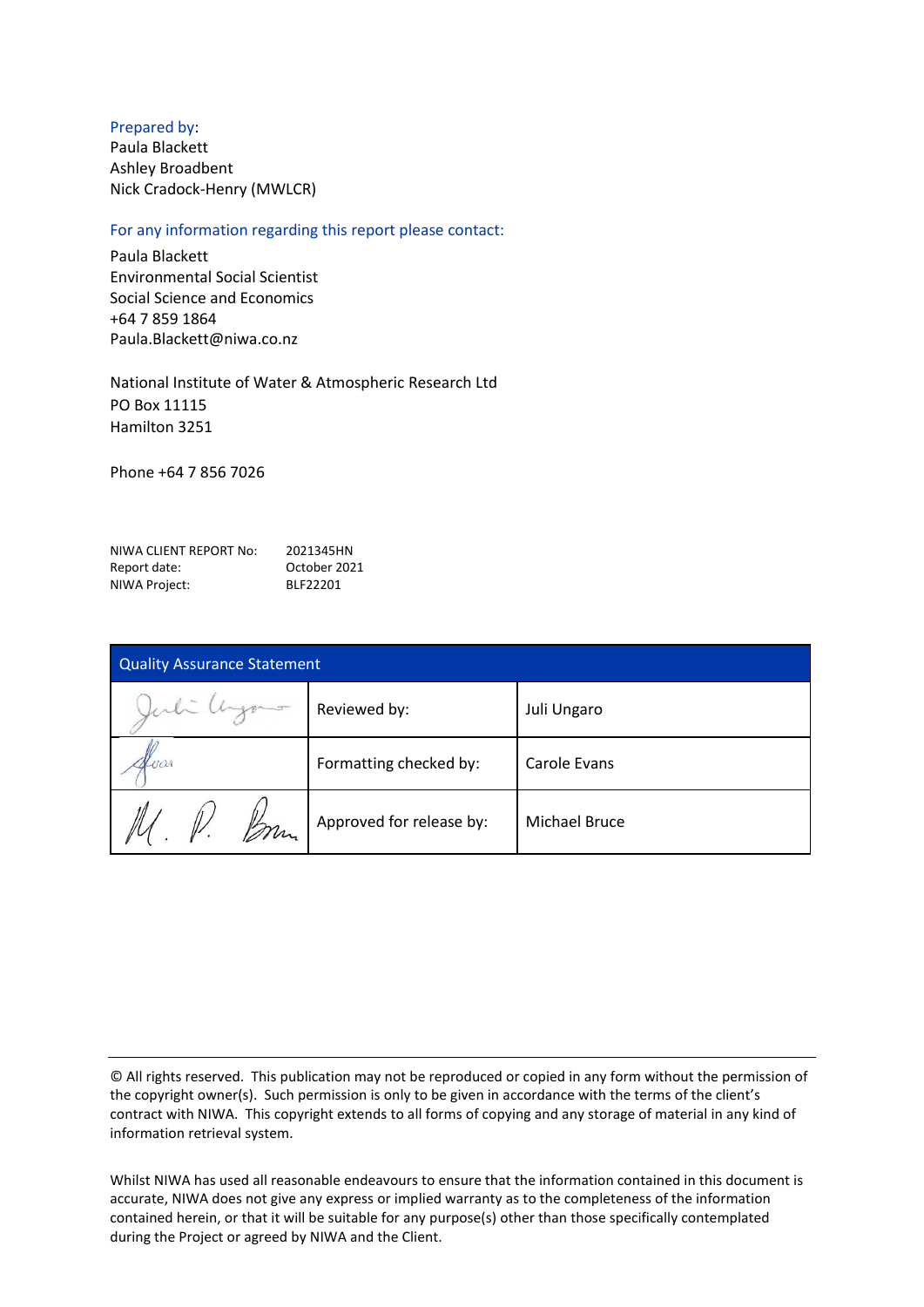# **Contents**

| $\mathbf{1}$   |                  |                                                                          |  |
|----------------|------------------|--------------------------------------------------------------------------|--|
| $\overline{2}$ |                  |                                                                          |  |
|                | 2.1              |                                                                          |  |
|                | $2.2^{\circ}$    |                                                                          |  |
| 3              |                  |                                                                          |  |
|                | 3.1              |                                                                          |  |
|                | 3.2              | Risk and opportunities for primary producers under a changing climate 19 |  |
|                | 3.3 <sub>1</sub> |                                                                          |  |
| 4              |                  |                                                                          |  |

#### Tables

|            | Table 2-1: Regional groupings that represent similar climate zones and their geographical                                                                           |    |
|------------|---------------------------------------------------------------------------------------------------------------------------------------------------------------------|----|
|            | area.                                                                                                                                                               | 5  |
|            | Table 2-2: Climate change variables detailed report and the source of this data.                                                                                    | 6  |
|            | Table 3-1: Climate variables for the upper North Island (Zone 1) at time steps 2040-2050<br>and 2090-2100 for RCPs 4.5 (moderate intensity emissions) and 8.5 (high | 9  |
|            | intensity emissions).                                                                                                                                               |    |
|            | Table 3-2: Climate variables for the Wester Lower North Island (Zone 2) for time periods<br>2040-2050 and 2090-2100 for RCPs 4.5 and 8.5.                           | 10 |
|            | Table 3-3: Climate variables for the Easter Lower North Island (Zone 3) at time periods                                                                             |    |
|            | 2040-2050 and 2090-2100 for RCPs 4.5 and 8.5.                                                                                                                       | 12 |
|            | Table 3-4: Climate variables for the Northern South Island (Zone 4) at time periods                                                                                 |    |
|            | 2040-2050 and 2090-2100 for RCPs 4.5 and 8.5                                                                                                                        | 14 |
|            | Table 3-5: Climate variables for the Eastern South Island (Zone 5) at time periods                                                                                  |    |
|            | 2040-2050 and 2090-2100 for RCPs 4.5 and 8.5                                                                                                                        | 15 |
| Table 3-6: | Climate variables for the Western and Southern South Island (Zone 6)                                                                                                |    |
|            | at time periods 2040-2050 and 2090-2100 for RCPs 4.5 and 8.5                                                                                                        | 17 |
|            | Table 3-7: The critical risks facing the Primary sector as a result of a changing climate.                                                                          | 19 |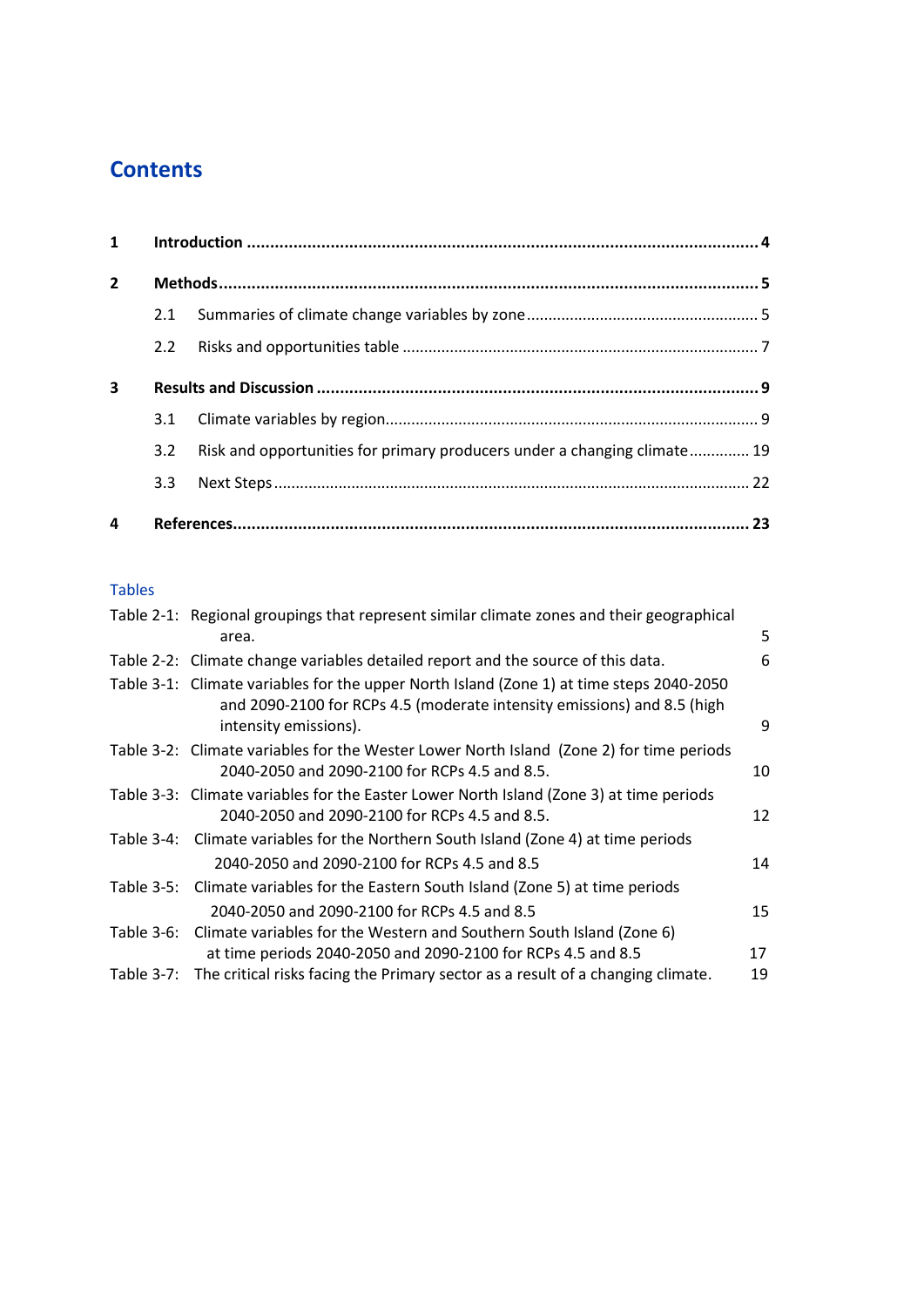## <span id="page-3-0"></span>1 Introduction

The primary sector in Aotearoa-New Zealand faces significant adaption challenges in the face of climate change. The first step toward adaptation for primary producers is understanding the range of possible climate futures that may occur and the implications of those climate changes for primary industries at different locations (Cradock-Henry et. al 2019). This report summarises existing climate change information, drawing on previous research and presents preliminary information regarding risks and opportunities. The aim is to enhance understanding of future climate impacts and implications and raise awareness regarding potential adaptation options.

More specifically in this report we have:

- 1) Collated (from existing sources) a set of key climate change variables, as relevant to the Aotearoa-New Zealand (A-NZ) primary sector by subnational climate zone. Presented as six subnational regional tables, this information details key climate changes variables for two separate future time periods (2040-2050 and 2090-2100) with two different possible future greenhouse gas emission pathways (RCP 4.5 [moderate intensity emissions] and RCP 8.5 [high intensity emissions]).
- 2) Constructed a draft list of risks and opportunities associated with key climate change variables to inform the He Wake Eka Noa work program on what climate change might mean for primary industries in A-NZ.

This information is collated from existing sources or the authors experience and is suitable for inclusion in the forthcoming publication "Greenhouse Gases: Farm Planning Guidance".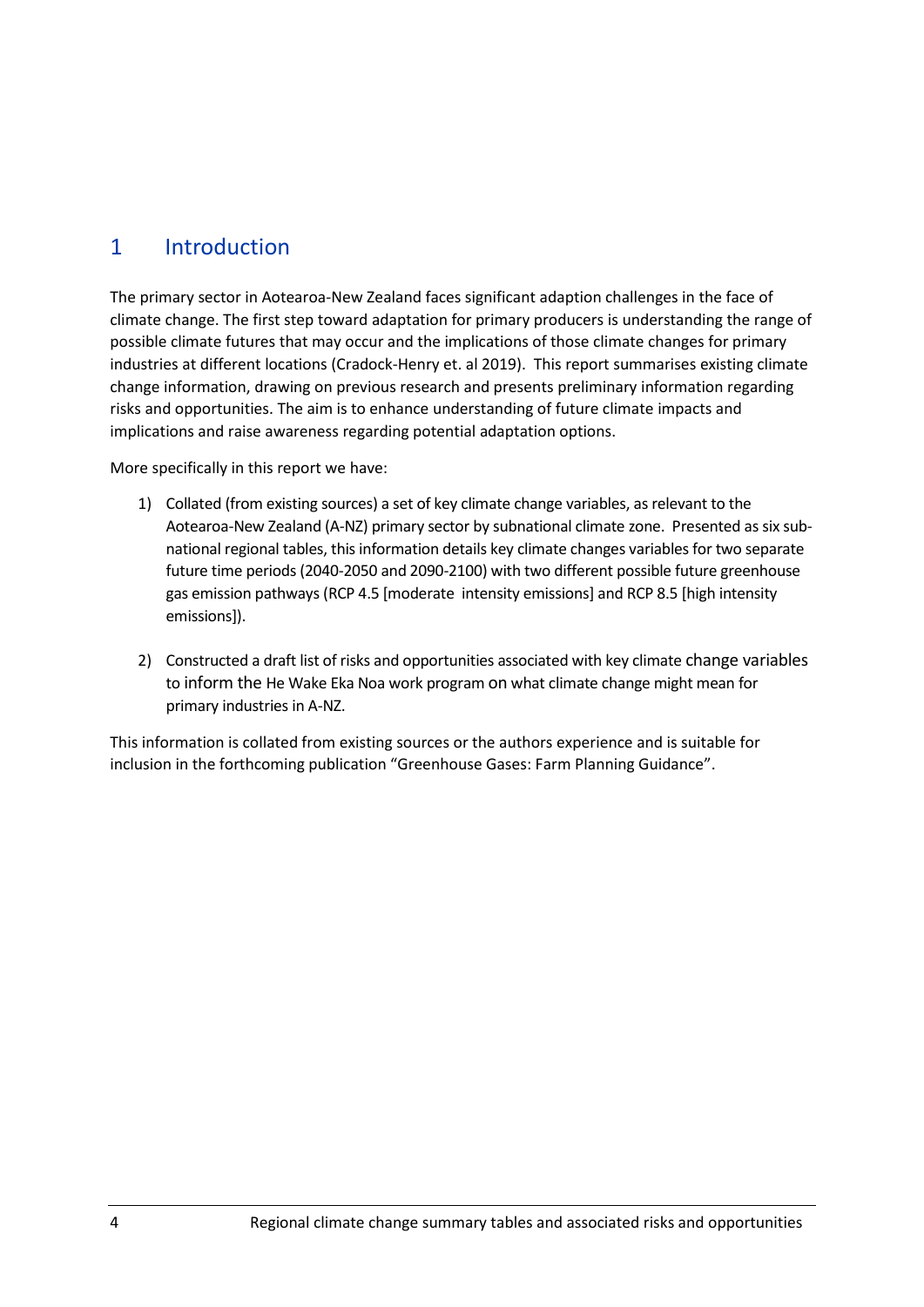# <span id="page-4-0"></span>2 Methods

Two key tasks that were undertaken as part of the project: first the construction of regional climate change summary tables and second the creation of a draft set of risks and opportunities afforded by the various changes. Each activity is discussed separately in the following subsections.

## <span id="page-4-1"></span>2.1 Summaries of climate change variables by zone

To provide a useable summary of climate change impacts, we have used six regional groupings that represent similar climatic zones (or sub-national climatologies) across mainland A-NZ (Table 2-1). The zones are based on broadly defined zones of rainfall that NIWA uses for seasonal forecasting (Kidson and Renwick, 2002). The areas within each zone will likely experience broadly similar trends, while there may be significantly different climate changes and impacts between regions. The zones align with those described in the National Climate Change Risk Assessment Framework (MfE, 2019) and were used in the National Climate Change Risk Assessment (MFE, 2020) and NIWA's Climate Change Adaptation Toolbox<sup>1</sup> (see NIWA, 2021) in order to maintain constant regional divisions across various publications.

| Zone                              | <b>Description</b>                                                     |  |
|-----------------------------------|------------------------------------------------------------------------|--|
| Zone 1: Upper North Island (Te    | Extends to Mōkau on the west coast and Lottin Point (Wakatiri) in      |  |
| Ika a Maui)                       | eastern Bay of Plenty, and the northern part of Lake Taupō.            |  |
| Zone 2: Western lower North       | Covers Taranaki to Wellington (Te Whanga-nui-aTara) and includes       |  |
| Island (Te Ika ā Māui)            | National Park and southern Lake Taupō. Includes the regions of         |  |
|                                   | Taranaki, Manawatū-Whanganui (Horizons) and Wellington.                |  |
|                                   |                                                                        |  |
|                                   |                                                                        |  |
| Zone 3: Eastern lower North       | Extends from Hicks Bay (Wharekahika) to Palliser Bay (Te Waha o te Ika |  |
| Island (Te Ika ā Māui)            | ā Māui) and back to the Ruahine and Kaweka ranges. Includes Gisborne,  |  |
|                                   | Hawke's Bay and the Wairarapa catchment of Wellington.                 |  |
|                                   |                                                                        |  |
| Zone 4: Northern South Island (Te | Covers Marlborough (from Kaikōura north), Nelson (Whakatū) and         |  |
| Wai Pounamu)                      | around to Punakaiki on the West Coast. Includes Tasman, Nelson,        |  |
|                                   | Marlborough and Buller District.                                       |  |
| Zone 5: Eastern South Island (Te  | From Kaikōura to Owaka (South Otago) and includes Central Otago and    |  |
| Wai Pounamu)                      | the MacKenzie Basin including Lakes Tekapo to Ohau to the east of the  |  |
|                                   | Southern Alps. Includes the West Coast, inland Otago and Southland.    |  |
| Zone 6: Western and southern      | Covers the West Coast, Fiordland, Southland and Stewart Island (Te     |  |
| South Island (Te Wai Pounamu)     | Punga o Te Waka ā Māui) and includes the Southern Alps and southern    |  |
|                                   | lakes. Includes Canterbury and Otago.                                  |  |

<span id="page-4-2"></span>

For each of the six mainland A-NZ zones, we present climate change variables of relevance to the primary sector (Table 2-2) that are available for every zone without any further interrogation of

<sup>1</sup> [https://niwa.co.nz/climate/information-and-resources/climate-change-adaptation-toolbox\)](https://niwa.co.nz/climate/information-and-resources/climate-change-adaptation-toolbox)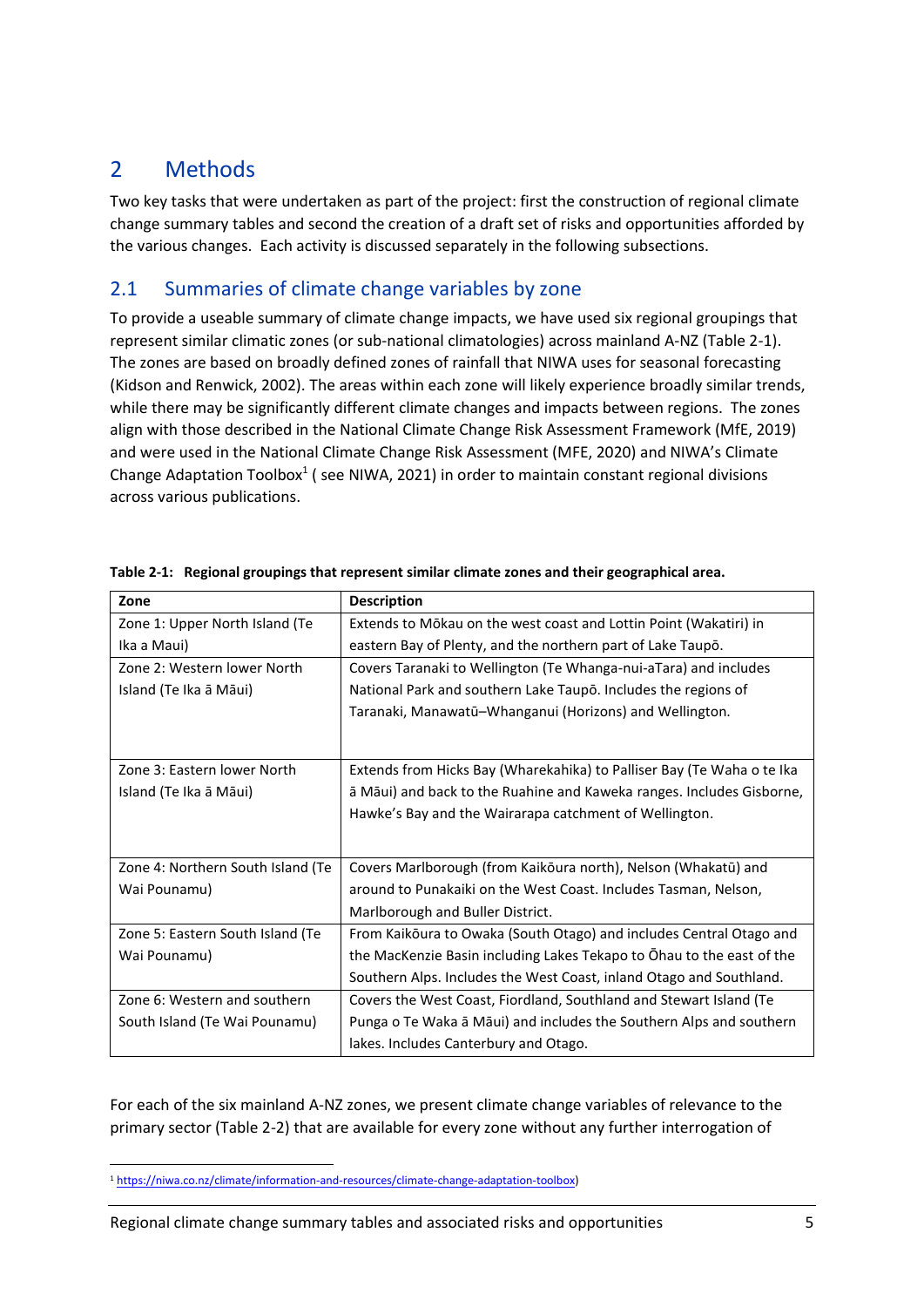regional climate models. The data we have summarised is based on regional downscaling of the IPCC Fifth Assessment Report (AR5) (IPCC, 2013) climate model simulations. For further information the reader is directed to either the Climate Change Adaptation Toolbox: Regional Projections<sup>2</sup> (NIWA, 2021) or Climate Change Projections for New Zealand<sup>3</sup> (MfE, 2018). The recent publication of the IPCC Sixth Assessment (AR6) Working Group 1 report (IPCC, 2021) will enable updated projections of New Zealand's regional climate once downscaling has been completed. Sea level rise has been defined using the report Coastal Hazards and Climate Change: Guidance for Local Government<sup>4</sup> (Bell et al. 2017)

| <b>Climate change</b><br>variables                | <b>Descriptor and information source</b>                                                                                                                                                                                                               | <b>Source of Data</b>                                                                                                                |
|---------------------------------------------------|--------------------------------------------------------------------------------------------------------------------------------------------------------------------------------------------------------------------------------------------------------|--------------------------------------------------------------------------------------------------------------------------------------|
| Air<br>temperatures                               | Average change in air temperature<br>Number of hot days (days over 25<br>degrees Celsius)                                                                                                                                                              | Climate Change Adaptation Toolbox: Regional<br>Projections (NIWA, 2021)<br>Climate Change Projections for New Zealand<br>(MfE, 2018) |
| Mean rainfall                                     | Average annual rainfall<br>Seasonal rainfall changes                                                                                                                                                                                                   | Climate Change Adaptation Toolbox: Regional<br>Projections (NIWA, 2021)<br>Climate Change Projections for New Zealand<br>(MfE, 2018) |
| Rainfall<br>extremes: dry<br>days                 | Dry days are days days where no<br>measurable rainfall occurs                                                                                                                                                                                          | Climate Change Projections for New Zealand<br>(MfE, 2018)                                                                            |
| Rainfall<br>extremes: very<br>wet days            | Days of very heavy rainfall (defined as<br>99 <sup>th</sup> percentile days)                                                                                                                                                                           | Climate Change Projections for New Zealand<br>(MfE, 2018)                                                                            |
| Potential<br>Evapotranspirat<br>ion Deficit (PED) | PED is the difference between how<br>much water could potentially be "lost"<br>from the soil through<br>evapotranspiration and how much is<br>available. It is also represents the<br>amount of water required by irrigation<br>to avoid plant stress. | Climate Change Projections for New Zealand<br>(MfE, 2018)                                                                            |
| Frost, snow and<br>ice cover                      | Incidence of frost events and snowfall                                                                                                                                                                                                                 | Climate Change Projections for New Zealand<br>(MfE, 2018)                                                                            |
| Storminess and<br>extreme winds                   | Incidence of storms events and high<br>winds                                                                                                                                                                                                           | Climate Change Projections for New Zealand<br>(MfE, 2018)                                                                            |
| Sea level rise                                    | The increase in sea level rise in metres<br>relative to a baseline in 2000                                                                                                                                                                             | Coastal Hazards and Climate Change, Table 9<br>(Bell et al. 2017).                                                                   |

<span id="page-5-0"></span>

| Table 2-2: Climate change variables detailed report and the source of this data. |  |
|----------------------------------------------------------------------------------|--|
|----------------------------------------------------------------------------------|--|

<sup>2</sup> <https://niwa.co.nz/adaptationtoolbox/regionalprojections>

<sup>&</sup>lt;sup>3</sup> https://environment.govt.nz/publications/climate-change-projections-for-new-zealand/

<sup>4</sup> <https://environment.govt.nz/assets/Publications/Files/coastal-hazards-guide-final.pdf>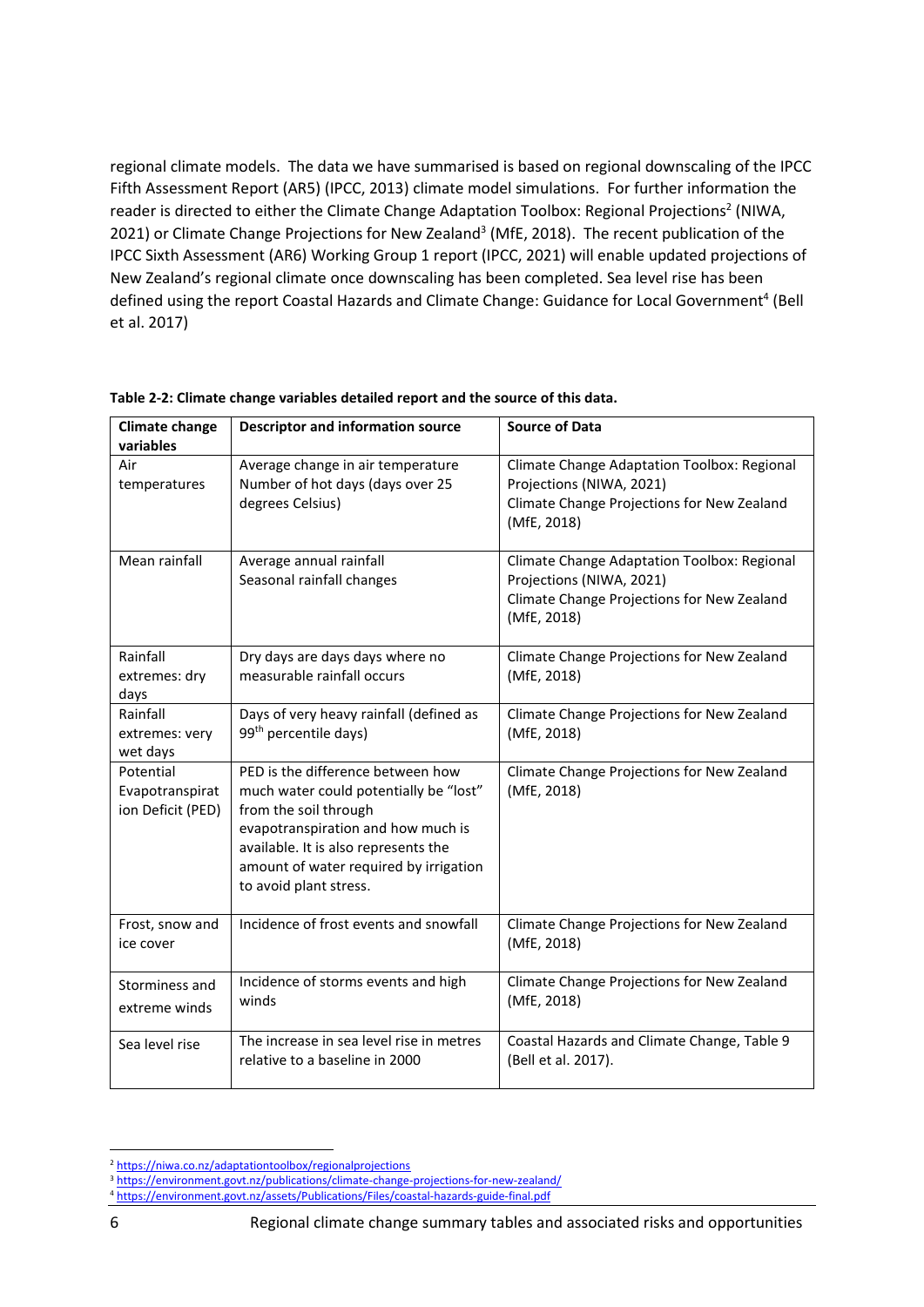The time periods selected for this summary were 2040-2050 and 2090-2100 - principally because the time frames are in line with MfE's Climate Change Projections for New Zealand (MfE, 2018). In addition, the application of existing modelling data and information maintains a consistency with other publications and compiling these data did not require any further modelling effort. The data in this report provide climate change projections for the mid-century and end-century planning horizons.

We recognise that shorter timeframes in the order of 5-10 years into the future are perceived as more helpful for primary producers to plan their various activities, but we do need to recognise that the pace of change is unknown. This means that a more adaptive response involving monitoring of on-going change is more helpful than working to fixed time horizons. However, the timeframes are important in terms of signalling that the climate is shifting and providing an indicative direction of that change.

The RCP (Representative concentration pathways) chosen for the climate variable tables use two different projection scenarios: RCP 4.5 (moderate greenhouse gas emissions mitigation) and RCP 8.5 (continuing high global greenhouse gas emissions). The concept of RCPs originated in the IPCC's 5<sup>th</sup> Assessment report (IPCC, 2013) and is a way of representing different possible future worlds, with different responses from the climate system. For a further description of RCPs the reader is directed to MfE's Climate Change Projections for New Zealand (MfE, 2018).

Of the possible RCPs described in the IPCC AR5 report we have chosen two scenarios, to provide a range of future possible climates without over complicating the results. RCP 4.5 represents a world where some global-scale mitigation of greenhouse gas emissions has occurred, warming continues through the first half of the  $21<sup>st</sup>$  century but begins to stabilize around the year 2050. By contrast, RCP 8.5 is a world that has continually high greenhouse gas emissions with little mitigation effort and continued steady warming throughout the  $21<sup>st</sup>$  century. The selection of the RCPs is not because these possible futures are more likely than any of the others, but to show a reasonable range of climatic futures that A-NZ could experience.

### <span id="page-6-0"></span>2.2 Risks and opportunities table

A draft climate change risk and opportunities table for A-NZ was compiled to create a foundation from which information for each zone can be extracted. It has been built around important topics for primary producers and was generated from a brainstorming session by the authors grounded in their collective experiences. However, the table will not be exhaustive and is designed to support further discussions with key primary sector organisations as part of the ongoing conversations within the He Wake Eka Noa program.

Key questions covered include:

What are the risks climate change may cause?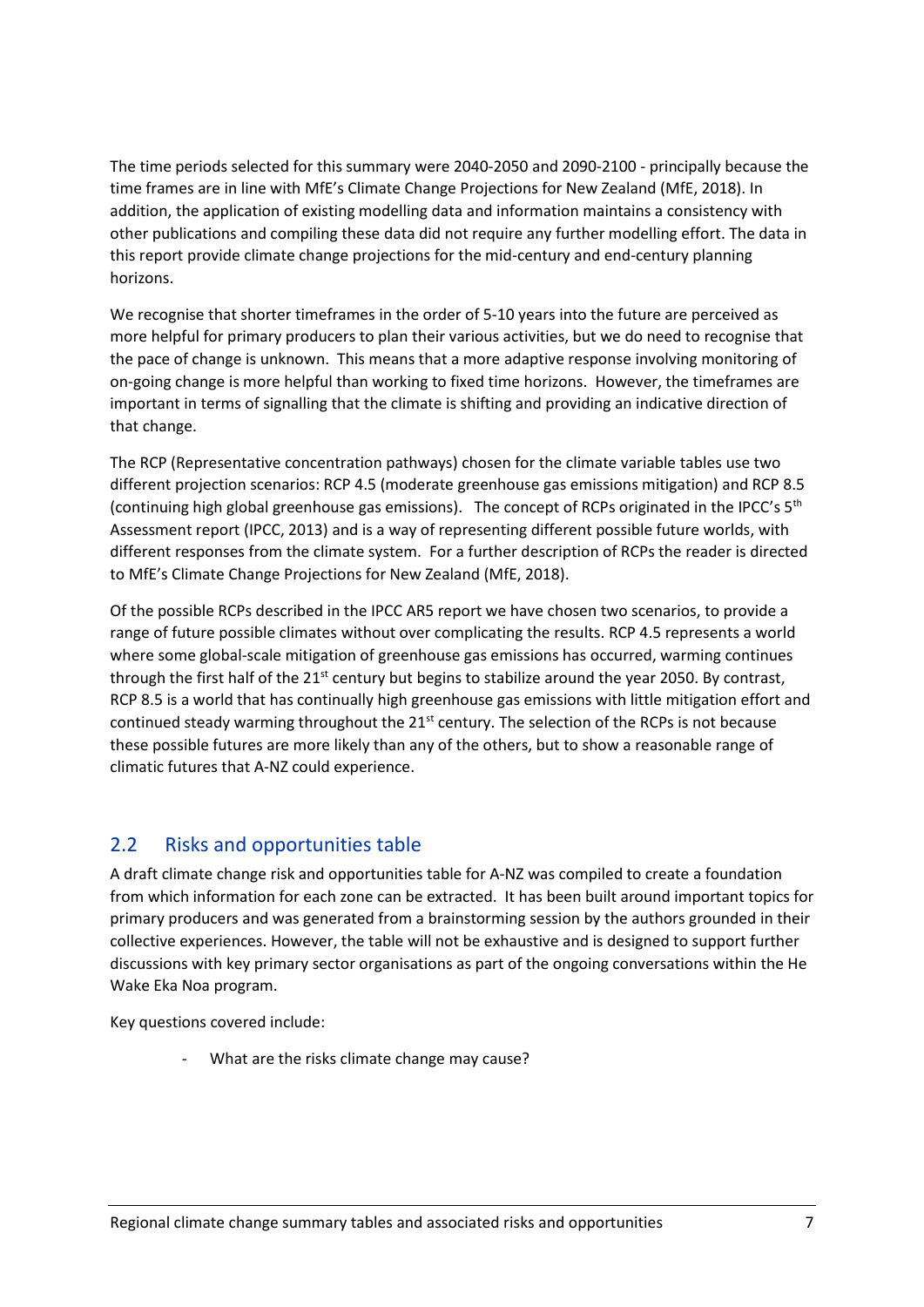- What are the key adaptation questions we will need to consider?
- How do we know climate change is happening? What should we be measuring to know that the situation is changing?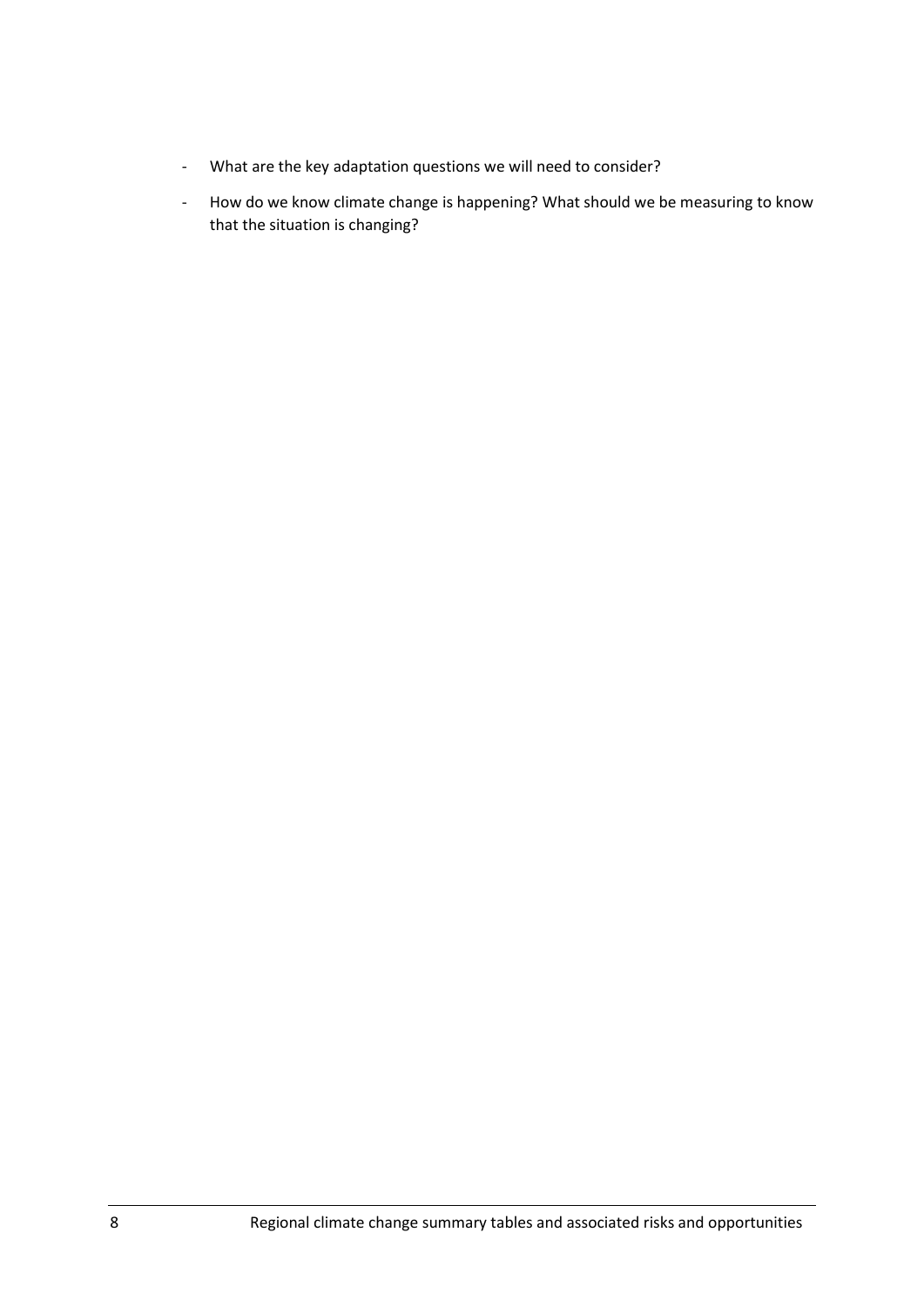## <span id="page-8-0"></span>3 Results and Discussion

The results are presented in two subsections: first are the climate variables classified into regions, and second is a base table that outlines the key risk and opportunities for each region.

#### <span id="page-8-1"></span>3.1 Climate variables by region

#### 3.1.1 Zone 1: T: he Upper North Island (Te Ika a Maui)

This zone extends to Mōkau on the west coast and Lottin Point (Wakatiri) in eastern Bay of Plenty, and the northern part of Lake Taupō.

<span id="page-8-2"></span>**Table 3-1: Climate variables for the upper North Island (Zone 1) at time steps 2040-2050 and 2090-2100 for RCPs 4.5 (moderate intensity emissions) and 8.5 (high intensity emissions).**

| <b>Climate Variables</b>                                   | <b>Changes under RCP 4.5</b>                                                                                                                      | <b>Changes under RCP 8.5</b>                                                                                                                                                   |
|------------------------------------------------------------|---------------------------------------------------------------------------------------------------------------------------------------------------|--------------------------------------------------------------------------------------------------------------------------------------------------------------------------------|
| Air temperatures                                           | 2040: Annual average air temp to<br>increase 0.7-0.9°C.                                                                                           | 2040: Annual average air temp to<br>increase 0.7-0.9°C.                                                                                                                        |
|                                                            | Increase of 10-20 more<br>hot days/year (>25°C).                                                                                                  | Increase of 15-20 more<br>hot days/year (>25°C).                                                                                                                               |
|                                                            | 2090: Annual average air temp to<br>increase 1.3-1.4°C.                                                                                           | 2090: Annual average air temp to<br>increase 1.3-1.4°C.                                                                                                                        |
|                                                            | Increase of 25-30 more<br>hot days/year (>25°C).                                                                                                  | Increase of 50-70 more<br>hot days/year (>25°C).                                                                                                                               |
| Mean rainfall                                              | 2040: Minimal change in annual<br>rainfall. Reduction in rainfall in winter<br>and spring, and small increases in<br>summer.                      | 2040: Minimal change in annual<br>rainfall. Reduction in rainfall in winter<br>and spring, and small increases in<br>summer.                                                   |
|                                                            | 2090: Minimal change in annual<br>rainfall. Seasonal rainfall will increase<br>or decrease by <5%. Spring has largest<br>rainfall deduction (5%). | 2090: Minimal change in annual<br>rainfall. Seasonal rainfall will increase<br>or decrease by <5%. Spring has<br>largest rainfall deduction (5%).<br>10-20 more dry days/year. |
| Rainfall extremes: dry days                                | 2040: 0-8 more dry days/year.                                                                                                                     | 2040: Increase in 3-9 dry days/year,<br>larger increase in dry days projected<br>for spring (3-6 days).                                                                        |
|                                                            | 2090: 5-10 more dry days/year.                                                                                                                    | 2090: 10-20 more dry days per year.                                                                                                                                            |
| Rainfall extremes: very wet days (99th<br>percentile days) | 2040: No significant change projected.                                                                                                            | 2040: No significant change<br>projected.                                                                                                                                      |
|                                                            | 2090: Small decrease projected.                                                                                                                   | 2090: ~10% increase across Auckland<br>region. Otherwise, no change.                                                                                                           |
| Potential<br><b>Evapotranspiration Deficit</b><br>(PED)    | 2040: Increase in PED of 60-100 mm.<br>Low river flow thresholds reached<br>earlier in the year.                                                  | 2040: PED increase of 60-100 mm.<br>Low river flow thresholds reached<br>earlier in the year. Drought<br>conditions projected to become more<br>frequent.                      |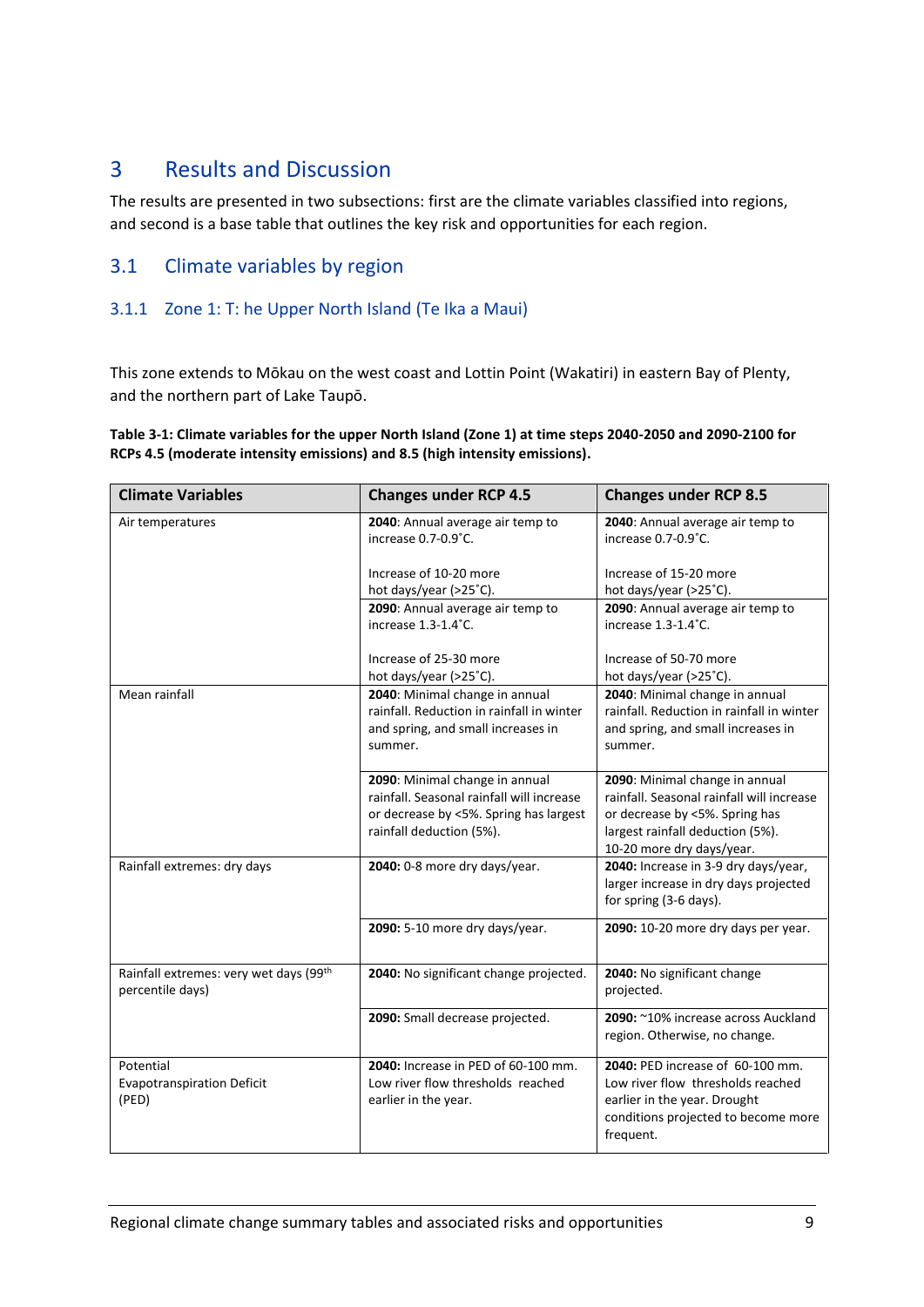|                                        | 2090: Increase in PED of 60-100mm.                                                                                                                                                                 | 2090: Increase in PED of<br>100-150 mm. Low river flow<br>thresholds to be reached<br>earlier in the year (>40days<br>earlier than present).<br>Drought probability up 50-70%.<br>Time spent in drought to |
|----------------------------------------|----------------------------------------------------------------------------------------------------------------------------------------------------------------------------------------------------|------------------------------------------------------------------------------------------------------------------------------------------------------------------------------------------------------------|
|                                        |                                                                                                                                                                                                    | increase 5-20%.                                                                                                                                                                                            |
| Frost, snow<br>and ice cover           | 2040: Decrease of 10-25<br>frost days.                                                                                                                                                             | 2040: Decrease of 10-25<br>frost days.                                                                                                                                                                     |
|                                        | 2090: Decrease of 10-25 frost days.                                                                                                                                                                | 2090: Decrease of 25-50 frost<br>days for central North Island.<br>Many areas frost-free.                                                                                                                  |
| <b>Storminess</b><br>and extreme winds | 2040: 0-2% decrease in<br>extreme wind. Intensity of (ex)tropical<br>cyclones projected to increase.                                                                                               | 2040: 0-2% decrease in<br>extreme wind. The most severe ex-<br>tropical cyclones are<br>expected to be stronger.                                                                                           |
|                                        | 2090: 1-4% decrease in<br>extreme wind. Frequency of<br>extreme wind is likely to<br>increase in winter and<br>decrease in summer. Intensity of<br>(ex)tropical cyclones projected to<br>increase. | 2090: 2-4% decrease in<br>extreme wind.<br>The most severe ex-tropical<br>cyclones are expected to be<br>stronger.                                                                                         |
| Sea level rise                         | 2090: 0.36-0.71m sea level rise                                                                                                                                                                    | 2090: 0.53-0.98m sea level rise                                                                                                                                                                            |

#### 3.1.2 Zone 2: Western lower North Island (Te Ika ā Māui)

Zone 2 covers Taranaki to Wellington (Te Whanganui-a-Tara) and includes National Park, southern Lake Taupō, and the regions of Taranaki, Manawatū–Whanganui (Horizons) and Wellington.

<span id="page-9-0"></span>

| Table 3-2: Climate variables for the Wester Lower North Island (Zone 2) for time periods 2040-2050 and |  |
|--------------------------------------------------------------------------------------------------------|--|
| 2090-2100 for RCPs 4.5 and 8.5.                                                                        |  |

| <b>Changes</b>   | <b>RCP 4.5</b>                                                                                                                                                         | <b>RCP 8.5</b>                                                             |
|------------------|------------------------------------------------------------------------------------------------------------------------------------------------------------------------|----------------------------------------------------------------------------|
| Air temperatures | 2040: Annual average air temp to<br>increase 0.7-0.9°C.                                                                                                                | 2040: Annual average air temp to<br>increase $0.8 - 1.1$ °C.               |
|                  | Increase of 5-15 more<br>hot days/year (>25°C).                                                                                                                        | Increase of 15-20 more<br>hot days/year $(>25^{\circ}C)$ .                 |
|                  | 2090: Annual average air temp to<br>increase $1.3 - 1.4$ °C.                                                                                                           | 2090: Annual average air temp to<br>increase $2.8 - 3.1$ °C.               |
|                  | Increase of 5-25 more<br>hot days/year (>25°C).                                                                                                                        | Increase of 30-40 more<br>hot days/year (>25°C).                           |
| Mean rainfall    | 2040: Minimal change in<br>annual rainfall, most change<br>seen at seasonal scale.<br>Reduction in rainfall in winter<br>and spring, and small increases<br>in summer. | 2040: Minimal change in<br>annual rainfall. Largest<br>increase in winter. |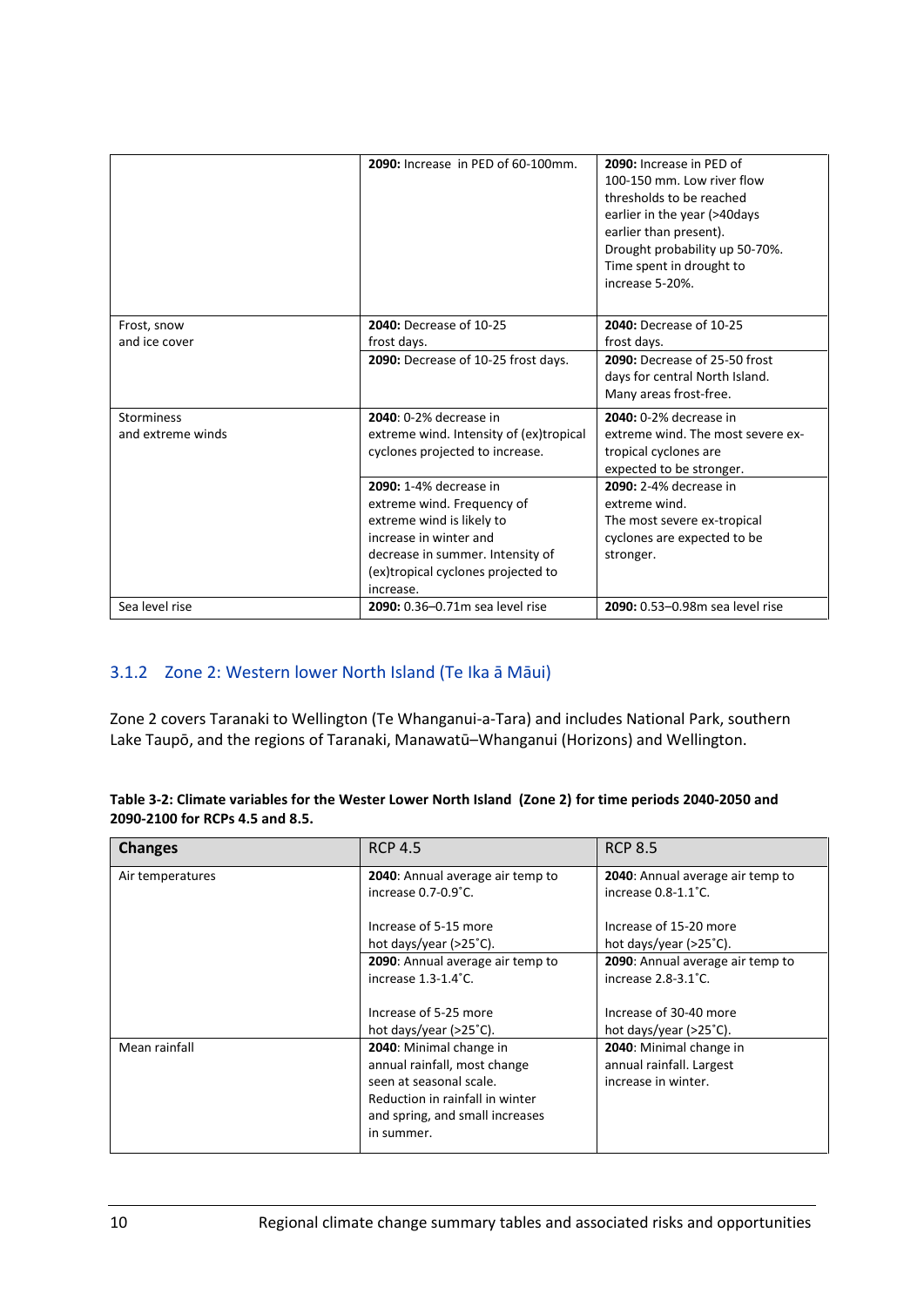|                                                            | 2090: Minimal change in<br>annual rainfall. Largest rainfall<br>increase in winter (e.g. +5% for<br>Whanganui). | 2090: Annual rainfall increases.<br>Small decreases in spring,<br>summer and autumn, and large<br>increase in winter (10-20%).                      |
|------------------------------------------------------------|-----------------------------------------------------------------------------------------------------------------|-----------------------------------------------------------------------------------------------------------------------------------------------------|
| Rainfall extremes: dry days                                | 2040: 0-8 more dry days/year.                                                                                   | 2040: 0-8 more dry days/year.                                                                                                                       |
|                                                            | 2090: 0-8 more dry days/year.                                                                                   | 2090: 5-15 more dry days/year -<br>largest increase across Mt Taranaki<br>region.                                                                   |
| Rainfall extremes: very wet days (99th<br>percentile days) | 2040: No significant change                                                                                     | 2040: No significant change                                                                                                                         |
|                                                            | 2090: No significant change                                                                                     | 2090: 5-10% increase along coastal<br>areas of zone 2.                                                                                              |
| Potential                                                  | 2040:                                                                                                           | 2040:                                                                                                                                               |
| <b>Evapotranspiration Deficit</b><br>(PED)                 | Increased PED of 0-100 mm.                                                                                      | PED increase of 0-100 mm.                                                                                                                           |
|                                                            | Low river flow thresholds<br>reached earlier in the year.                                                       | Low river flow thresholds reached<br>earlier in the year.                                                                                           |
|                                                            |                                                                                                                 | Drought conditions projected<br>to become more frequent.                                                                                            |
|                                                            | 2090:<br>Increase in PED of 25-150 mm.                                                                          | 2090:<br>Increase in PED of<br>50-100 mm.<br>Low river flow<br>thresholds to be reached<br>earlier in the year (> 40 days<br>earlier than present). |
| Frost, snow<br>and ice cover                               | 2040: Decrease of 10-25 frost<br>days/year.                                                                     | 2040: Decrease of 10-25 frost<br>days/year.                                                                                                         |
|                                                            | 2090: Decrease of 10-25 frost<br>days/year.                                                                     | 2090: Decrease of 25-50 frost<br>Days/year for central North Island.<br>Many areas frost-free.                                                      |
| Storminess<br>and extreme winds                            | 2040: Up to 10% increase in<br>extreme wind. Intensity of (ex)tropical<br>cyclones projected to increase.       | 2040: Up to 10% increase in<br>extreme wind. The most severe ex-<br>tropical cyclones are<br>expected to be stronger.                               |
|                                                            | 2090:<br>Intensity of (ex)tropical cyclones<br>projected to increase.                                           | 2090:<br>The most severe ex-tropical<br>cyclones are expected to be<br>stronger.                                                                    |
| Sea level rise                                             | 2090: 0.36-0.71m sea level rise                                                                                 | 2090: 0.53-0.98m sea level rise                                                                                                                     |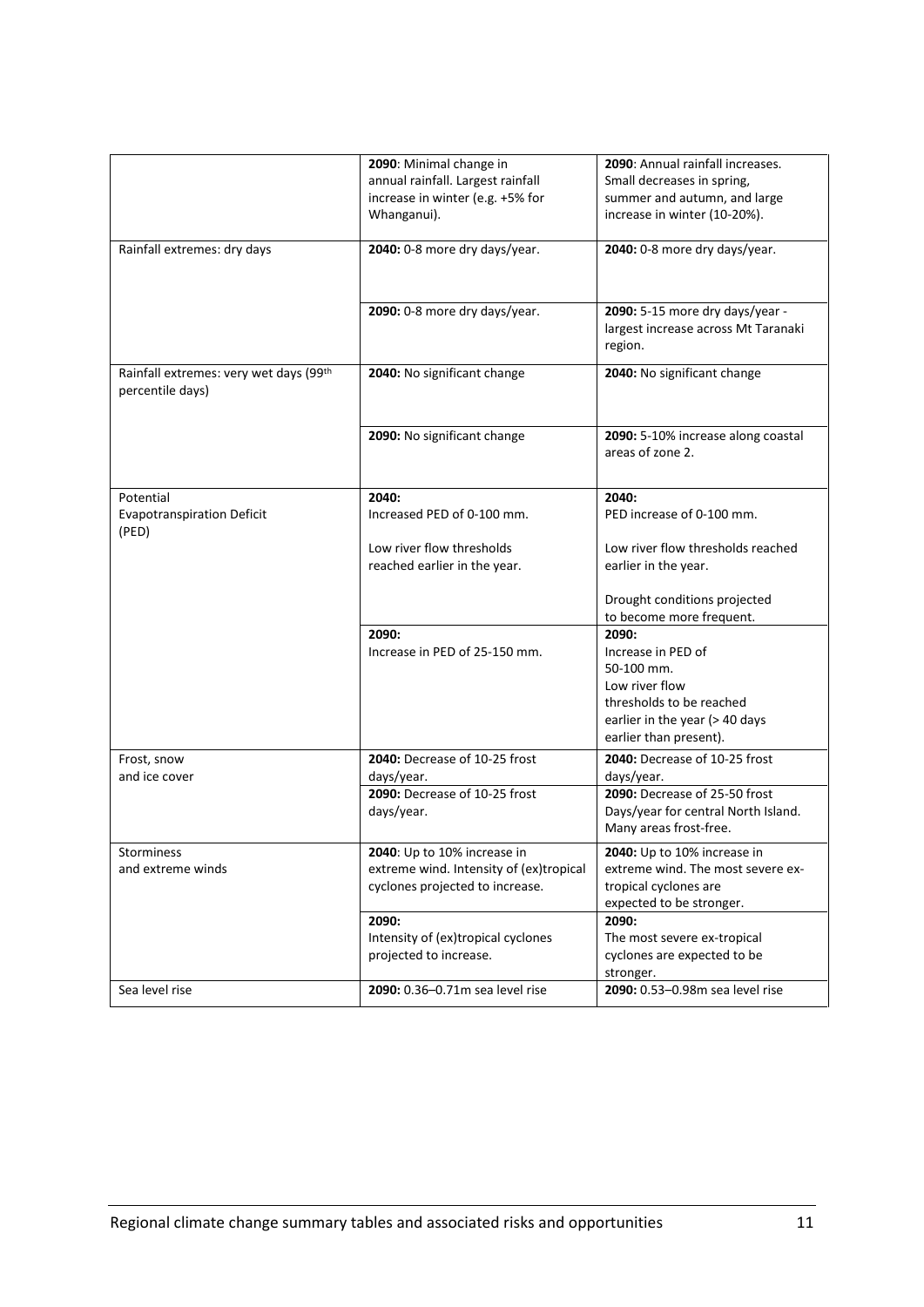#### 3.1.3 Zone 3: Eastern lower North Island (Te Ika ā Māui)

Zone 3 extends from Hicks Bay (Wharekahika) to Palliser Bay (Te Waha o te Ika ā Māui) and back to the Ruahine and Kaweka ranges, and includes Gisborne, Hawke's Bay and the Wairarapa catchment of Wellington.

<span id="page-11-0"></span>

| Table 3-3: Climate variables for the Easter Lower North Island (Zone 3) at time periods 2040-2050 and 2090- |
|-------------------------------------------------------------------------------------------------------------|
| 2100 for RCPs 4.5 and 8.5.                                                                                  |

| <b>Changes</b>                                             | <b>RCP 4.5</b>                                                                                                                                                                                                 | <b>RCP 8.5</b>                                                                                                                                                        |
|------------------------------------------------------------|----------------------------------------------------------------------------------------------------------------------------------------------------------------------------------------------------------------|-----------------------------------------------------------------------------------------------------------------------------------------------------------------------|
| Air temperatures                                           | 2040: Annual average air temp to<br>increase 0.7-0.9°C.                                                                                                                                                        | 2040: Annual average air temp to<br>increase 0.8-1.1°C.                                                                                                               |
|                                                            | Increase of 5-15 more<br>hot days/year (>25°C).                                                                                                                                                                | Increase of 5-25 more<br>hot days/year (>25°C).                                                                                                                       |
|                                                            | 2090: Annual average air temp to<br>increase 1.3-1.4°C.                                                                                                                                                        | 2090: Annual average air temp to<br>increase 2.8-3.1°C.                                                                                                               |
|                                                            | Increase of 5-25 more<br>hot days/year (>25°C).                                                                                                                                                                | Increase of 30-40 more<br>hot days/year (>25°C).                                                                                                                      |
| Mean rainfall                                              | 2040: Minimal change in<br>annual rainfall, most change<br>seen at seasonal scale.<br>Reduction in rainfall in winter and<br>spring, and small increases in summer.                                            | 2040:<br>Small reduction in annual rainfall.<br>Largest decreases in winter and<br>spring.                                                                            |
|                                                            | 2090: Minimal change in annual<br>rainfall, most change seen at seasonal<br>scale. Small decrease in annual<br>rainfall. Largest decrease in winter<br>and spring (e.g., spring, -6% Gisborne,<br>-5% Napier). | 2090: Annual rainfall increases.<br>Small decreases in spring,<br>summer and autumn. Largest<br>increase in winter (10-20%)<br>projected.                             |
| Rainfall extremes: dry days                                | 2040: 5-8 more dry days/year.                                                                                                                                                                                  | 2040: 5-8 more dry days/year.                                                                                                                                         |
|                                                            | 2090: 5-15 more dry days/year.                                                                                                                                                                                 | 2090: 10-20 more dry days/year.                                                                                                                                       |
| Rainfall extremes: very wet days (99th<br>percentile days) | 2040: No significant change                                                                                                                                                                                    | 2040: No significant change                                                                                                                                           |
|                                                            | 2090: No significant change                                                                                                                                                                                    | 2090: 10% increase for South Coast,<br>Hawkes Bay, East Cape areas.                                                                                                   |
| Potential<br><b>Evapotranspiration Deficit</b><br>(PED)    | 2040:<br>Increased PED of 50-100 mm. Annual<br>PED exceeding 300 mm (very dry<br>conditions) increases throughout the<br>region, except for highest Tararua<br>Range altitudes.                                | 2040:<br>Increased PED of 50-100 mm. Annual<br>PED exceeding 300mm (very dry<br>conditions) increases throughout the<br>region, except for highest Tararua<br>Ranges. |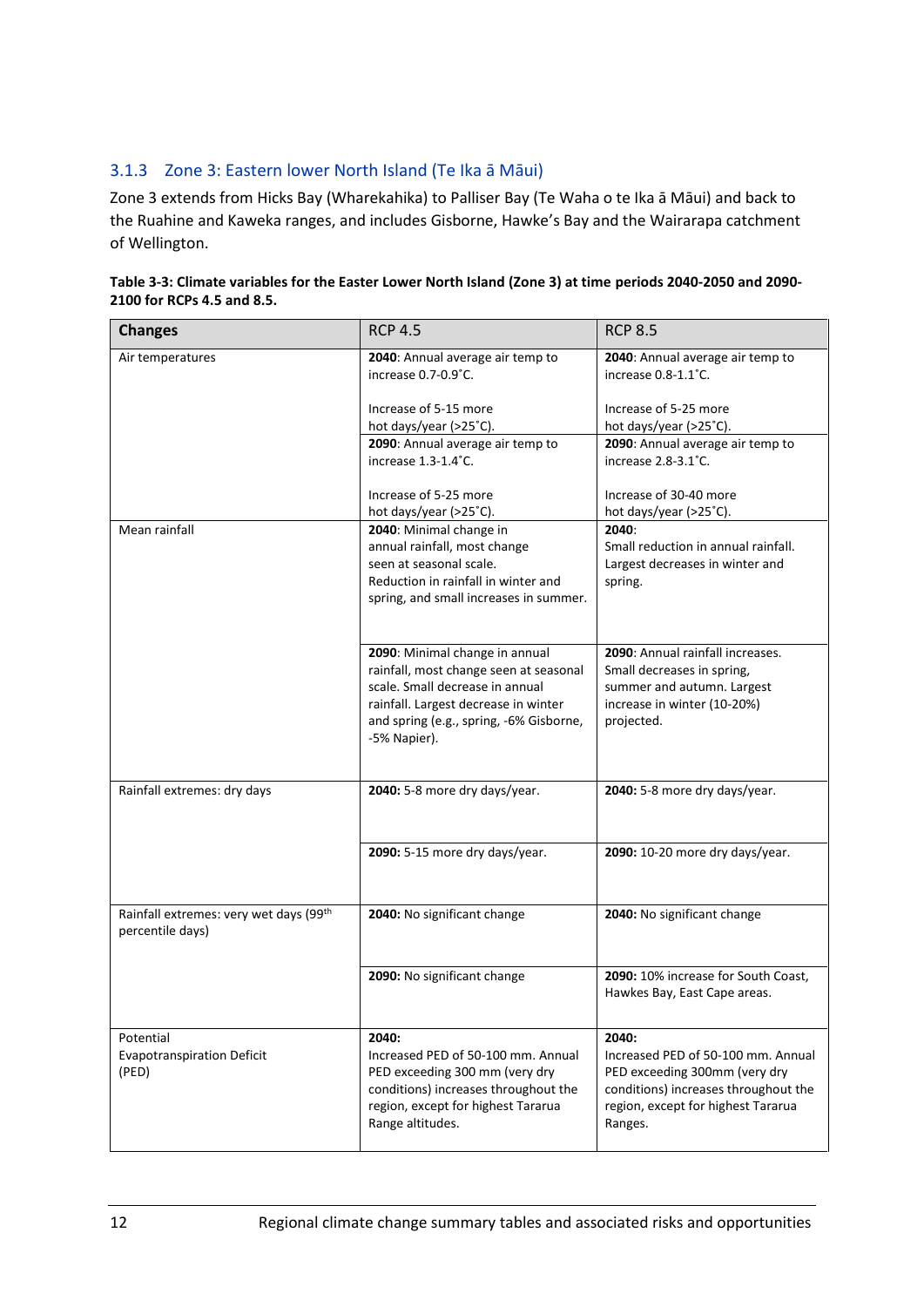|                                        | 2090:<br>PED 100-150 mm for most areas. The<br>annual PED exceeding 300 mm (very<br>dry conditions) increases throughout<br>the region, except for highest Tararua<br>Range altitudes. | 2090:<br>PED 100-150mm for most areas. The<br>annual PED exceeding 300 mm (very<br>dry conditions) increases throughout<br>the region, except for highest Tararua<br>Range.<br>Drought probability up 50-70%. Time<br>spent in drought increases 5-20% |
|----------------------------------------|----------------------------------------------------------------------------------------------------------------------------------------------------------------------------------------|--------------------------------------------------------------------------------------------------------------------------------------------------------------------------------------------------------------------------------------------------------|
| Frost, snow<br>and ice cover           | 2040: Decrease of 10-25<br>frost days/year.                                                                                                                                            | 2040: Decrease of 10-25<br>frost days/year                                                                                                                                                                                                             |
|                                        | 2090: Decrease of 10-25<br>frost days/year.                                                                                                                                            | 2090: Decrease of 25-50 frost<br>Days/year for central North Island.<br>Many areas frost-free.<br>Snow days/year reduce by 30<br>days/year or more.                                                                                                    |
|                                        |                                                                                                                                                                                        | Tararua Ranges will experience at<br>least 60 fewer nights >5°C                                                                                                                                                                                        |
| <b>Storminess</b><br>and extreme winds | 2040: Extreme wind speeds increase<br>up to 10%.<br>Intensity of (ex)tropical cyclones<br>projected to increase.                                                                       | 2040: Extreme wind speeds increase<br>up to 10%. Frequency of extreme<br>winds is likely to increase in winter<br>and decrease in summer.<br>Intensity of (ex)tropical cyclones<br>projected to increase.                                              |
|                                        | 2090: The most severe (ex)tropical<br>cyclones are expected to be stronger.                                                                                                            | 2090: The most severe (ex)tropical<br>cyclones are expected to be stronger.<br>Frequency of extreme winds is likely<br>to increase in winter and decrease in<br>summer                                                                                 |
| Sea level rise                         | 2090: 0.36-0.71m sea level rise                                                                                                                                                        | 2090: 0.53-0.98m sea level rise                                                                                                                                                                                                                        |

#### 3.1.4 Zone 4: Northern South Island (Te Wai Pounamu)

Zone 4 covers Marlborough (from Kaikōura north), Nelson (Whakatū) and around to Punakaiki on the West Coast. Includes, and Tasman, Nelson, Marlborough and Buller District.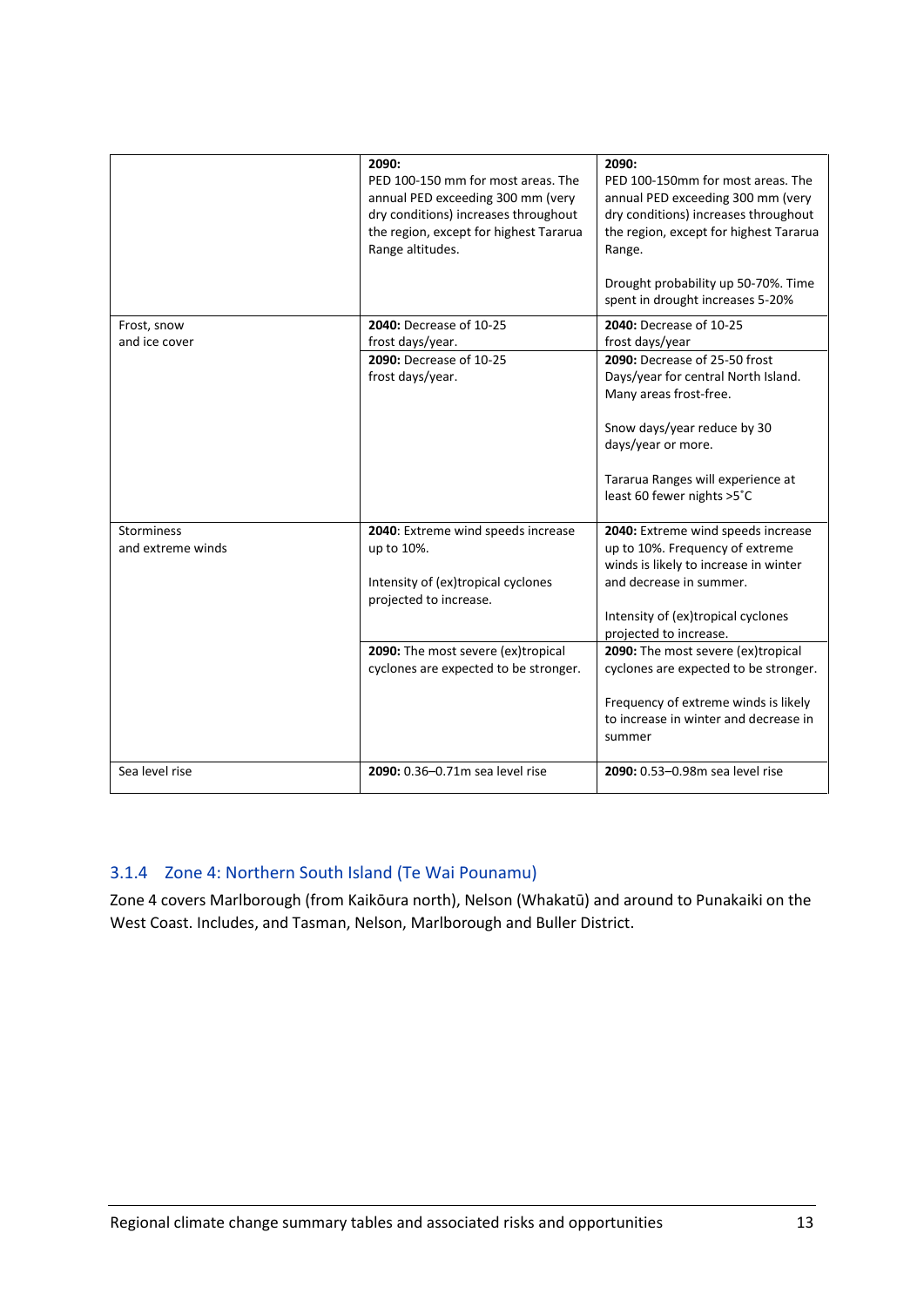**Table 3-4: Climate variables for the Northern South Island (Zone 4) at time periods 2040-2050 and 2090-2100 for RCPs 4.5 and 8.5**

| <b>Changes</b>                                             | <b>RCP 4.5</b>                                                                                                                                                                                                 | <b>RCP 8.5</b>                                                                                                                                   |
|------------------------------------------------------------|----------------------------------------------------------------------------------------------------------------------------------------------------------------------------------------------------------------|--------------------------------------------------------------------------------------------------------------------------------------------------|
| Air temperatures                                           | 2040: Annual average air temp to<br>increase 0.7-0.9°C.                                                                                                                                                        | 2040: Annual average air temp to<br>increase 0.8-1.1°C.                                                                                          |
|                                                            | Increase of 0-15 more<br>hot days/year (>25°C).                                                                                                                                                                | Increase of 0-10 more<br>hot days/year (>25°C). Largest<br>increase in Marlborough valleys.                                                      |
|                                                            | 2090: Annual average air temp to<br>increase 1.3-1.4°C.                                                                                                                                                        | 2090: Annual average air temp to<br>increase 2.8-3.1°C.                                                                                          |
|                                                            | Increase of 5-20 more<br>hot days/year (>25°C). Largest<br>increase in Marlborough valleys.                                                                                                                    | Increase of 5-35 more<br>hot days/year (>25°C). Largest<br>increase in Marlborough/Tasman<br>valleys.                                            |
| <b>Mean Rainfall</b>                                       | 2040: Minimal change in mean annual<br>rainfall; most changes predicted at<br>seasonal scale. Reduction in rainfall in<br>winter and spring, and small increases<br>in summer.                                 | 2040: Minimal change in mean<br>annual rainfall. Increase in winter of<br>15-20% (interior areas); and decrease<br>in summer of 5-15%.           |
|                                                            | 2090: Small increase in annual rainfall.<br>Largest increase for winter (e.g.,<br>Nelson +7%).                                                                                                                 | 2090: Annual rainfall increase of 5-<br>10%. Significant increases in winter of<br>$>20\%$ .                                                     |
| Rainfall extremes: dry days                                | 2040: - 5 to + 5 change in dry<br>days/year.                                                                                                                                                                   | 2040: -5 to +5 change in dry<br>days/year.                                                                                                       |
|                                                            | 2090: 0-10 more dry days/year.                                                                                                                                                                                 | 2090: 5-20 more dry days/year.<br>Largest increases in Kaikoura Ranges                                                                           |
| Rainfall extremes: very wet days (99th<br>percentile days) | 2040: ~10% increase in Marlborough<br>sounds region. No change other areas.                                                                                                                                    | 2040: ~10% increase in Marlborough<br>Sounds region. ~5% decrease in<br>inland Marlborough region.                                               |
|                                                            | 2090: ~10% increase in Marlborough<br>Sounds region. ~5% decrease in inland<br>Marlborough region.                                                                                                             | 2090: 10-20% increase across the<br>whole region. Largest increase in<br>Marlborough Sounds.                                                     |
| Potential<br><b>Evapotranspiration Deficit</b><br>(PED)    | 2040: Increased PED of 50-100 mm for<br>most areas, 100-150 mm for inland<br>valleys. Low river flow threshold<br>reached earlier in the year.                                                                 | 2040: Increased PED of 50-100 mm<br>for most areas, 100-150 mm for<br>inland valleys. Low river flow<br>threshold reached earlier in the year.   |
|                                                            | 2090: Increase in PED of 50-100 mm<br>for most areas, 100-150 mm for inland<br>valleys. Low river flow threshold<br>reached earlier in the year.                                                               | 2090: Increase in PED of<br>50-100 mm for most areas, 100-150<br>mm for inland valleys. Low river flow<br>threshold reached earlier in the year. |
| Frost, snow<br>and ice cover                               | 2040: Decrease of 10-25 of frost days<br>for most of South Island. Largest<br>change in absolute snow amounts is<br>along the Main Divide of the Alps.<br>Greatest percentage change is at<br>lower altitudes. | 2040: Decrease of 25-50 frost days<br>for high elevations in Southern Alps.                                                                      |
|                                                            | Snowline elevation (exceeding 3<br>months): lifts from 1550 m to<br>between 1550 to 1750 m.                                                                                                                    |                                                                                                                                                  |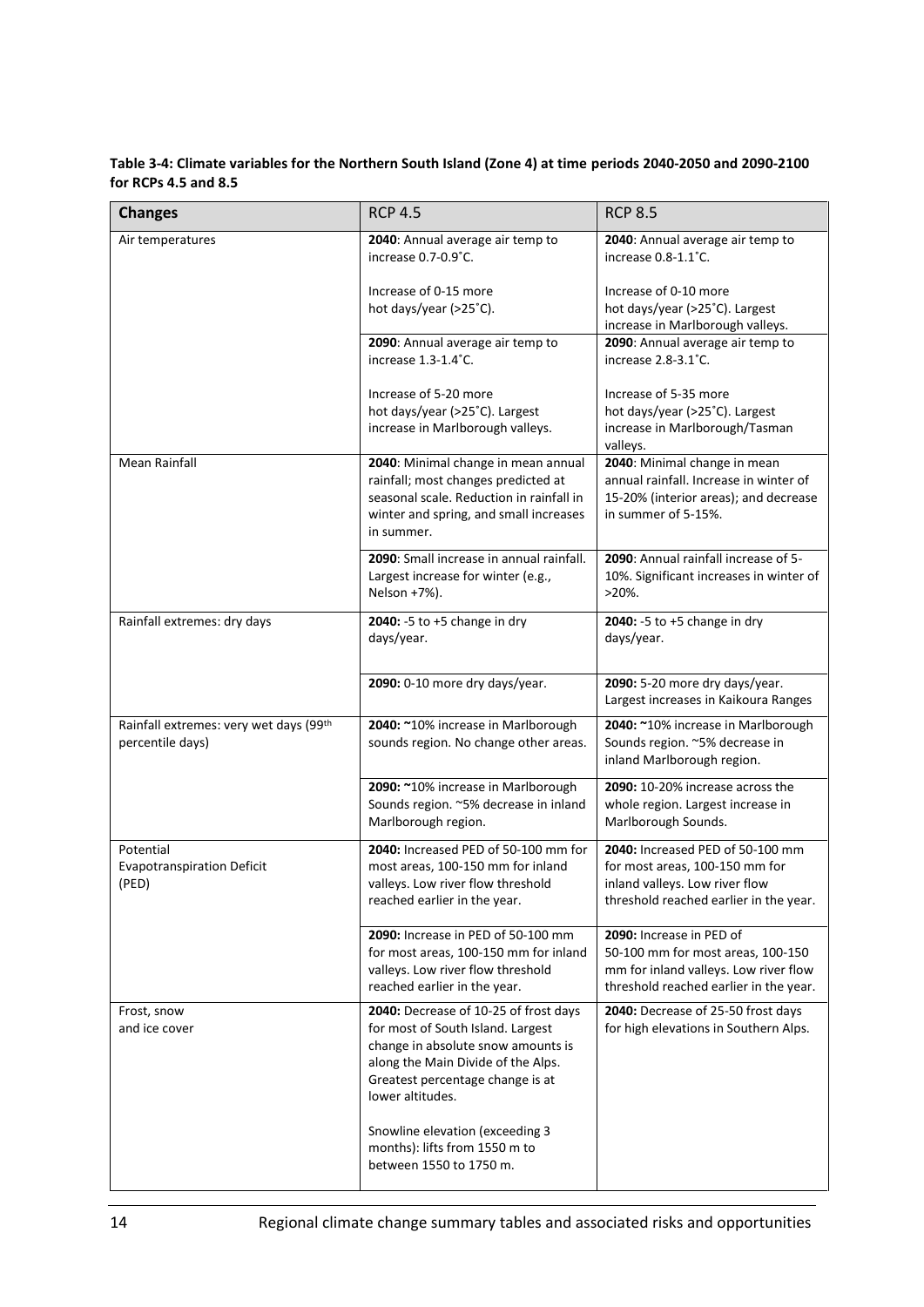|                                        | 2090: Decrease of 10-25 of frost days<br>for most the South Island and a<br>decrease of 25-50 for high elevations<br>in the Southern Alps. Largest change<br>in absolute snow amounts is along the<br>Main Divide of the Alps. Greatest<br>percentage change is at lower<br>altitudes. | 2090: Decrease of 50-75 frost days<br>for Southern Alps.<br>Peak snow accumulation projected to<br>decline by 32-79% at 1000 m and 6-<br>51% at 2000m. |
|----------------------------------------|----------------------------------------------------------------------------------------------------------------------------------------------------------------------------------------------------------------------------------------------------------------------------------------|--------------------------------------------------------------------------------------------------------------------------------------------------------|
|                                        | Snowline elevation (exceeding 3<br>months): lifts from 1550 m to<br>between 1700 to 2000 m.                                                                                                                                                                                            |                                                                                                                                                        |
| <b>Storminess</b><br>and extreme winds | 2040: Extreme wind speeds increase<br>up to 10%.                                                                                                                                                                                                                                       | 2040: Extreme wind speeds increase<br>up to 10%. Frequency of extreme<br>winds is likely to increase in winter                                         |
|                                        | Intensity of (ex)tropical cyclones<br>projected to increase                                                                                                                                                                                                                            | and decrease in summer.                                                                                                                                |
|                                        |                                                                                                                                                                                                                                                                                        | Intensity of (ex)tropical cyclones<br>projected to increase.                                                                                           |
|                                        | 2090: The most severe ex-tropical<br>cyclones are expected to be stronger.                                                                                                                                                                                                             | 2090: The most severe ex-tropical<br>cyclones are expected to be stronger.                                                                             |
|                                        | Intensity of (ex)tropical cyclones<br>projected to increase.                                                                                                                                                                                                                           | Frequency of extreme winds is likely<br>to increase in winter and decrease in<br>summer.                                                               |
|                                        |                                                                                                                                                                                                                                                                                        | Intensity of (ex)tropical cyclones<br>projected to increase.                                                                                           |
|                                        |                                                                                                                                                                                                                                                                                        | Occurrence conditions conducive to<br>storm development is projected to<br>increase by 3-6%, relative to the<br>period 1970-2000                       |
| Sea level rise                         | 2090: 0.36-0.71m sea level rise                                                                                                                                                                                                                                                        | 2090: 0.53-0.98m sea level rise                                                                                                                        |

#### 3.1.5 Zone 5: Eastern South Island (Te Wai Pounamu)

Zone 5 is from Kaikōura to Owaka (South Otago) and includes Central Otago and the MacKenzie Basin including Lakes Tekapo to Ōhau to the east of the Southern Alps, as well as the West Coast, inland Otago and Southland.

| Table $3-5$ : | Climate variables for the Eastern South Island (Zone 5) at time periods 2040-2050 and 2090- |
|---------------|---------------------------------------------------------------------------------------------|
|               | 2100 for RCPs 4.5 and 8.5.                                                                  |

| <b>Changes</b>   | <b>RCP 4.5</b>                                                             | <b>RCP 8.5</b>                                                                   |
|------------------|----------------------------------------------------------------------------|----------------------------------------------------------------------------------|
| Air temperatures | 2040: Annual average air temp to<br>increase 0.7-0.9°C.                    | 2040: Annual average air temp to<br>increase $0.8 - 1.1$ °C.                     |
|                  | Increase of 5-15 more<br>hot days/year (>25°C).                            | Increase of 5-25 more<br>hot days/year (>25°C). Highest in<br>Canterbury Plains. |
|                  | 2090: Annual average air temp to<br>increase $1.3 - 1.4$ °C.               | 2090: Annual average air temp to<br>increase 2.8-3.1°C.                          |
|                  | Increase 5-25 more hot days/year<br>(>25°C). Highest in Canterbury Plains. | Increase 25-40 more hot days/year<br>$( >25^{\circ}C).$                          |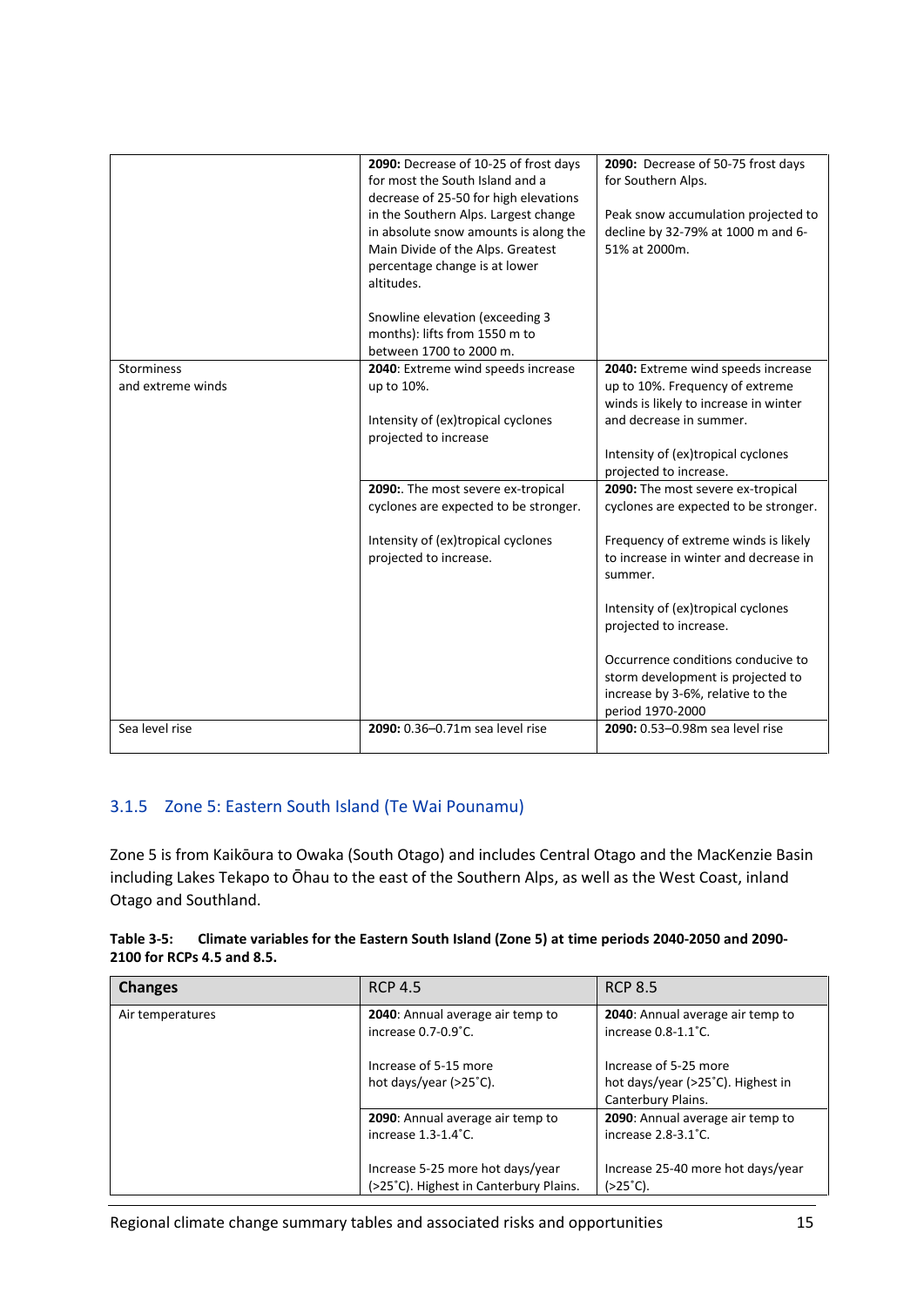| <b>Mean Rainfall</b>                                       | 2040: Negligible change in annual<br>rainfall, most change seen at seasonal<br>scale. Small increases in autumn-<br>winter; small decreases in winter for<br>Canterbury.                                                                                                                                                                                                           | 2040: Small increase in annual rainfall<br>(e.g., +6% for Tekapo). Largest<br>increase for winter (e.g.,+14% for<br>Tekapo); small decreases for winter (-<br>4% for Christchurch and Hanmer<br>Springs). |
|------------------------------------------------------------|------------------------------------------------------------------------------------------------------------------------------------------------------------------------------------------------------------------------------------------------------------------------------------------------------------------------------------------------------------------------------------|-----------------------------------------------------------------------------------------------------------------------------------------------------------------------------------------------------------|
|                                                            | 2090: Minimal change in annual<br>rainfall. Increase in winter of 5-10%<br>(most areas); and decreases for<br>interior areas in other seasons.                                                                                                                                                                                                                                     | 2090: Annual rainfall increase of 5-<br>10% (most areas). Dominated by<br>winter increases of >10%.                                                                                                       |
| Rainfall extremes: dry days                                | 2040: 0-5 fewer dry days/year on<br>Canterbury plains and coastal areas.<br>0-10 more dry days in inland areas.                                                                                                                                                                                                                                                                    | 2040: 0-5 fewer dry days/year on<br>Canterbury plains and coastal areas.<br>0-10 more dry days in inland areas.                                                                                           |
|                                                            | 2090: 0-5 days/year reduction in dry<br>days on Canterbury plains and coastal<br>areas. 5-15 more dry days in inland<br>areas.                                                                                                                                                                                                                                                     | 2090: 0-10 fewer dry days/year on<br>the coast and plains, 10-20 more dry<br>days/year in inland areas.                                                                                                   |
| Rainfall extremes: very wet days (99th<br>percentile days) | 2040: -5% to +5% change in extreme<br>precipitation. Largest decrease across<br>Eastern Otago regions.                                                                                                                                                                                                                                                                             | 2040: 5% to +5% change in extreme<br>precipitation. Largest decrease across<br>Eastern Otago regions.                                                                                                     |
|                                                            | 2090: -5% to +15% change in extreme<br>precipitation. Largest increase across<br>inland Southern Otago.                                                                                                                                                                                                                                                                            | 2090: 5 -20% increase in extreme<br>precipitation. Largest increase across<br>Southern Otago.                                                                                                             |
| Potential<br><b>Evapotranspiration Deficit</b><br>(PED)    | 2040: Increase in PED of 50-100mm<br>for lowland and coastal areas, 100-<br>150mm for inland areas. Low river<br>flow threshold reached earlier in the<br>year.                                                                                                                                                                                                                    | 2040: Increase in PED of 50-100mm<br>for lowland and coastal areas, 100-<br>150mm for inland areas. Low river<br>flow threshold reached earlier in the<br>year.                                           |
|                                                            | 2090: Increase in PED of 50-100 mm<br>for lowland and coastal areas, 100-<br>150 mm for inland areas. Low river<br>flow threshold reached earlier in the<br>year.                                                                                                                                                                                                                  | 2090: Increase in PED of 50-100 mm<br>for inland areas, 150-200 mm<br>increase at high elevations. Low river<br>flow thresholds to be reached earlier<br>in the year (>40 days earlier than<br>present).  |
| Frost, snow<br>and ice cover                               | 2040: Decrease of 10-25 of frost days<br>for most of South Island. Largest<br>change in absolute snow amounts is<br>along the Main Divide of the Alps.<br>Greatest percentage change is at<br>lower altitudes.<br>Snowline elevation (exceeding 3<br>months): lifts from 1550 m to<br>between 1550 to 1750 m.                                                                      | 2040: Decrease of 25-50 frost days<br>for high elevations in Southern Alps.                                                                                                                               |
|                                                            | 2090: Decrease of 10-25 frost days for<br>most the South Island and a decrease<br>of 25-50 for high elevations in the<br>Southern Alps. Largest change in<br>absolute snow amounts is along the<br>Main Divide of the Alps. Greatest<br>percentage change is at lower<br>altitudes.<br>Snowline elevation (exceeding 3<br>months): lifts from 1550 m to<br>between 1700 to 2000 m. | 2090: Decrease of 50-75 frost days<br>for Southern Alps.<br>Peak snow accumulation projected to<br>decline by 32-79% at 1000 m and 6-<br>51% at 2000 m.                                                   |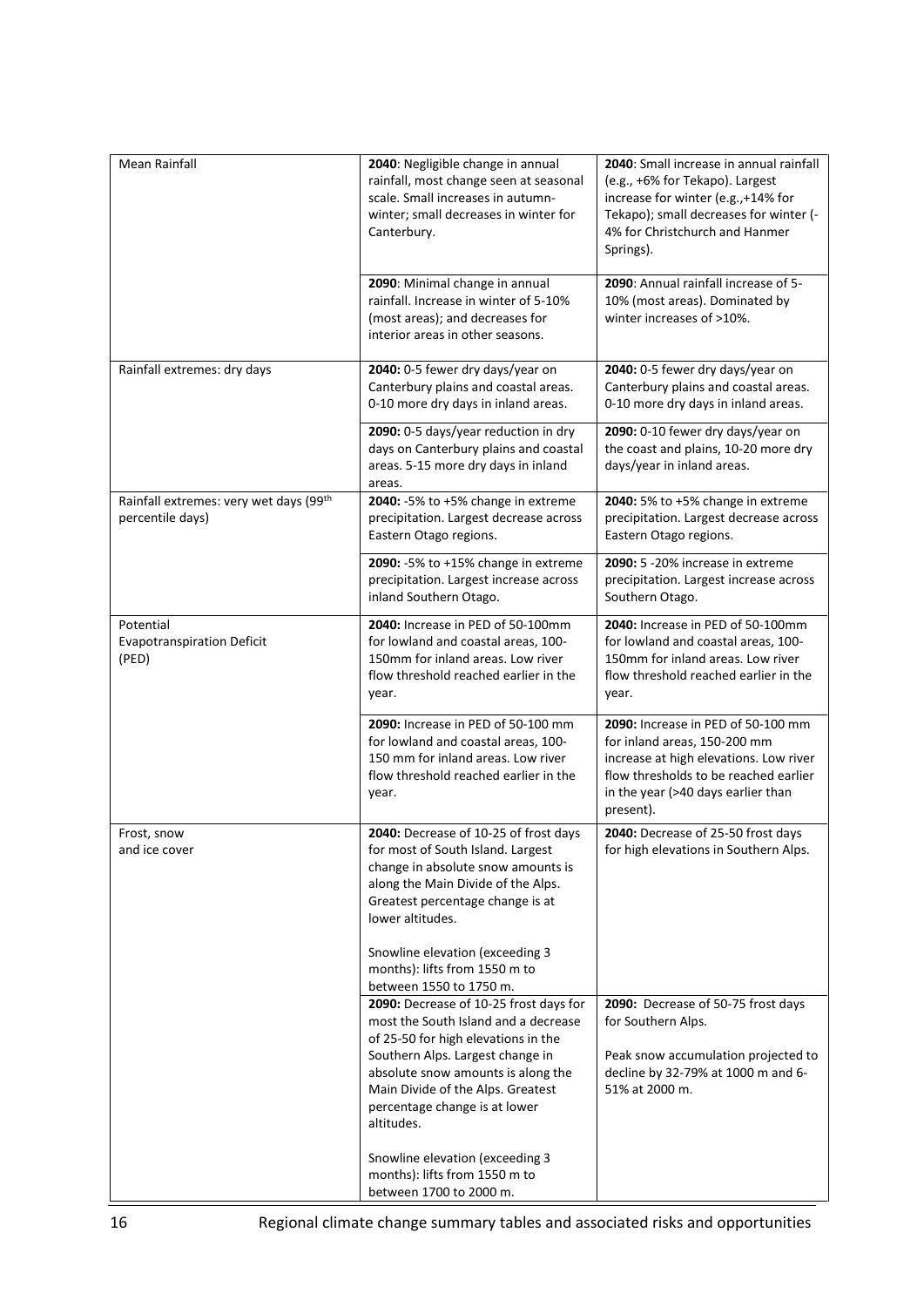| <b>Storminess</b> | 2040: Extreme wind speeds increase    | 2040: Extreme wind speeds increase    |
|-------------------|---------------------------------------|---------------------------------------|
| and extreme winds |                                       | up to 10%. Frequency of extreme       |
|                   | up to 10%.                            |                                       |
|                   |                                       | winds is likely to increase in winter |
|                   | Intensity of (ex)tropical cyclones    | and decrease in summer.               |
|                   | projected to increase                 |                                       |
|                   |                                       | Mean westerly flow of wind to         |
|                   |                                       | increase ~20% in spring and ~70% in   |
|                   |                                       | winter; decrease by ~20% in summer    |
|                   |                                       | and autumn.                           |
|                   | 2090: The most severe ex-tropical     | 2090: The most severe ex-tropical     |
|                   | cyclones are expected to be stronger. | cyclones are expected to be stronger. |
|                   |                                       | Frequency of extreme winds is likely  |
|                   | Intensity of (ex)tropical cyclones    | to increase in winter and decrease in |
|                   | projected to increase.                | summer.                               |
|                   |                                       |                                       |
|                   |                                       |                                       |
|                   |                                       | Intensity of (ex)tropical cyclones    |
|                   |                                       | projected to increase.                |
|                   |                                       |                                       |
|                   |                                       | Occurrence conditions conducive to    |
|                   |                                       | storm development is projected to     |
|                   |                                       | increase by 3-6%, relative to the     |
|                   |                                       | period 1970-2000.                     |
| Sea level rise    | 2090: 0.36-0.71m sea level rise       | 2090: 0.53-0.98m sea level rise       |
|                   |                                       |                                       |

#### 3.1.6 Zone 6: Western and southern South Island (Te Wai Pounamu)

Zone 6 covers the West Coast, Fiordland, Southland and Stewart Island (Te Punga o Te Waka ā Māui) and includes the Southern Alps, southern lakes, Canterbury and Otago.

| Table 3-6: | Climate variables for the Western and Southern South Island (Zone 6) at time periods 2040- |
|------------|--------------------------------------------------------------------------------------------|
|            | 2050 and 2090-2100 for RCPs 4.5 and 8.5.                                                   |

| <b>Changes</b>   | <b>RCP 4.5</b>                                                                                                            | <b>RCP 8.5</b>                                                                                                                              |
|------------------|---------------------------------------------------------------------------------------------------------------------------|---------------------------------------------------------------------------------------------------------------------------------------------|
| Air temperatures | 2040: Annual average air temp to<br>increase 0.7-0.9°C.                                                                   | 2040: Annual average air temp to<br>increase 1.3-1.4°C.                                                                                     |
|                  | Increase 0-20 more hot days/year<br>(>25°C). Highest in Central Otago;<br>lowest in Fiordland.                            | Increase 0-25 more hot days/year<br>(>25°C). Highest in Central Otago.                                                                      |
|                  | 2090: Annual average air temp to<br>increase 1.3-1.4°C.                                                                   | 2090: Annual average air temp to<br>increase $2.8 - 3.1$ °C.                                                                                |
|                  | Increase 0-28 more hot days/year<br>(>25°C). Highest in Central Otago.                                                    | Increase 0-50 more hot days/year<br>(>25°C). Highest in Mackenzie; lowest<br>in Fiordland.                                                  |
| Mean Rainfall    | 2040: Small increase in annual rainfall.<br>Larger increase in winter (e.g., +10%<br>for Hokitika).                       | 2040: Increase in annual rainfall of<br>+5-15%. Largest increase in winter of<br>$>+20\%$                                                   |
|                  | 2090: Increase in annual rainfall.<br>Largest increase in winter (e.g., +16%<br>for Hokitika and +19% for<br>Queenstown). | 2090: Annual rainfall increase (e.g.,<br>>+20% for West Coast). Increases in<br>all seasons, especially in winter<br>(>+40% in some areas). |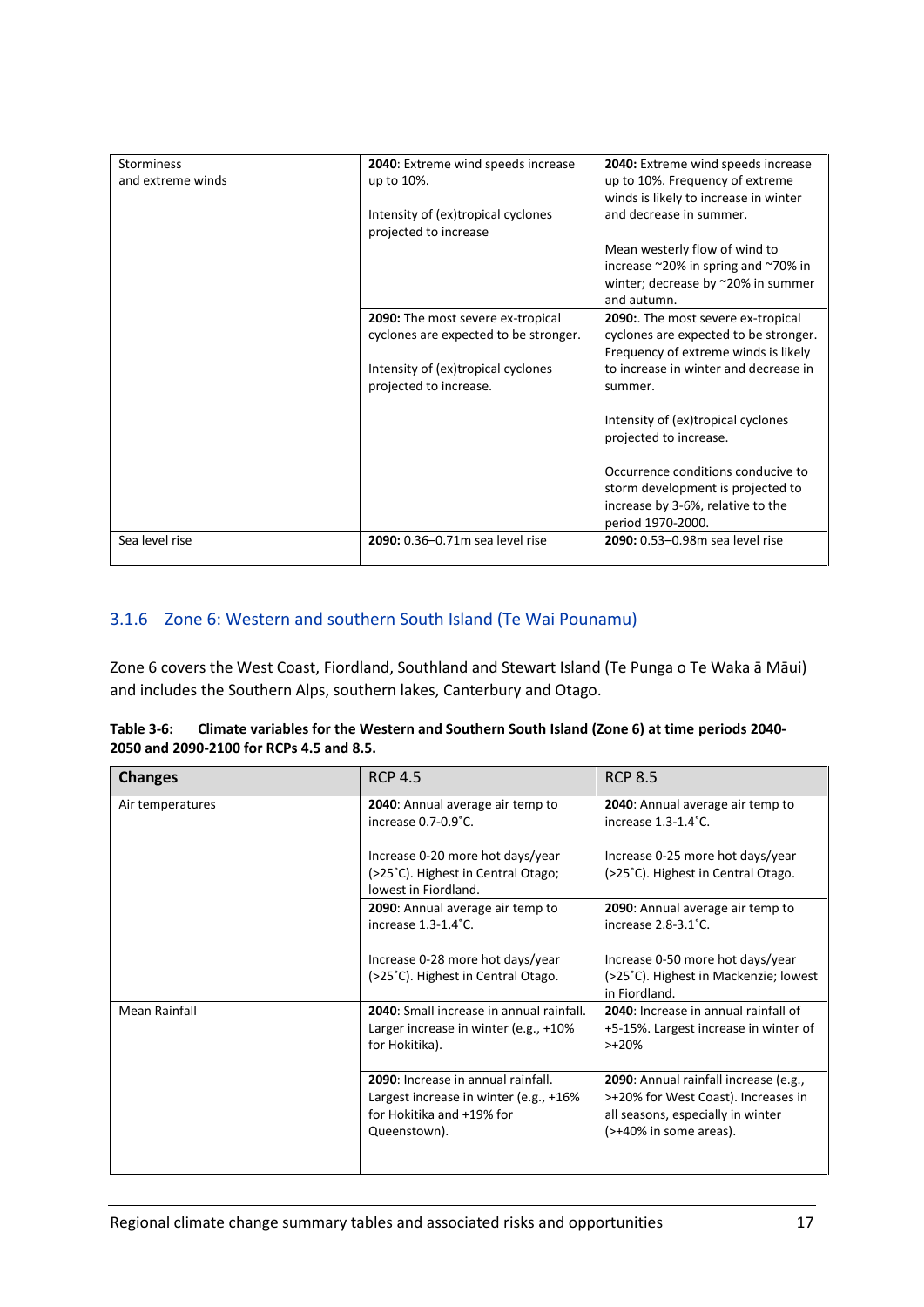| Rainfall extremes: dry days                                | 2040: 5-10 fewer dry days/year on the<br>central West Coast. Increase of 5 dry<br>days per years for Kahurangi National<br>Park and Southland.                                                                                                                                                                                                                                      | 2040: 5-10 fewer dry days/year on<br>the central West Coast. Increase of 5<br>dry days per years for Kahurangi<br>National Park and Southland.                                                                                                                         |
|------------------------------------------------------------|-------------------------------------------------------------------------------------------------------------------------------------------------------------------------------------------------------------------------------------------------------------------------------------------------------------------------------------------------------------------------------------|------------------------------------------------------------------------------------------------------------------------------------------------------------------------------------------------------------------------------------------------------------------------|
|                                                            | 2090: 0-5 fewer dry days/year in the<br>East, 5-15 fewer dry days/year in the<br>West, and 0-5 more dry days in the<br>interior areas.                                                                                                                                                                                                                                              | 2090: 15-20 fewer dry days/year on<br>West Coast. 5-15 more dry days/year<br>for much of Southland and Otago.                                                                                                                                                          |
| Rainfall extremes: very wet days (99th<br>percentile days) | 2040: 0-5 % increase in extreme<br>precipitation. Largest increase<br>Southland.                                                                                                                                                                                                                                                                                                    | 2040: 0-10 % increase in extreme<br>precipitation. Largest increase<br>Southland.                                                                                                                                                                                      |
|                                                            | 2090: 0-5 % increase in extreme<br>precipitation. Largest increase<br>Southland.                                                                                                                                                                                                                                                                                                    | <b>2090:</b> 15-20 % increase in extreme<br>precipitation. Largest increase<br>Southland.                                                                                                                                                                              |
| Potential<br><b>Evapotranspiration Deficit</b><br>(PED)    | 2040: Increase in PED of 0-50 mm in<br>most areas. Low river flow threshold<br>reached later in the year for western<br>and southern areas.                                                                                                                                                                                                                                         | 2040: Increase in PED of 0-50 mm in<br>most areas. Low river flow threshold<br>reached later in the year for western<br>and southern areas.                                                                                                                            |
|                                                            | 2090: Increase in PED of 0-50mm for<br>most areas, 50-100 mm increase for<br>interior areas. Low river flow<br>threshold reached later in the year for<br>western and southern areas.                                                                                                                                                                                               | 2090: Increase in PED of 0-50mm for<br>most areas, 100-150 mm increase for<br>interior areas. Low river flow<br>thresholds to be reached later in the<br>year for western and southern areas.                                                                          |
| Frost, snow<br>and ice cover                               | 2040: Decrease of 10-25 of frost days<br>for most of South Island. Largest<br>change in absolute snow amounts is<br>along the Main Divide of the Alps.<br>Greatest percentage change is at<br>lower altitudes.<br>Snowline elevation (exceeding 3<br>months): lifts from 1550 m to<br>between 1550 to 1750 m.                                                                       | 2040: Decrease of 25-50 frost days<br>for high elevations in Southern Alps.                                                                                                                                                                                            |
|                                                            | 2090: Decrease of 10-25 of frost days<br>for most the South Island and a<br>decrease of 25-50 for high elevations<br>in the Southern Alps. Largest change<br>in absolute snow amounts is along the<br>Main Divide of the Alps. Greatest<br>percentage change is at lower<br>altitudes.<br>Snowline elevation (exceeding 3<br>months): lifts from 1550m to between<br>1700 to 2000m. | 2090: Decrease of 50-75 frost days<br>for Southern Alps.<br>Peak snow accumulation projected to<br>decline by 32-79% at 1000m and 6-<br>51% at 2000m.                                                                                                                  |
| Storminess<br>and extreme winds                            | 2040: Extreme wind speeds increase<br>up to 10%.<br>Intensity of (ex)tropical cyclones<br>projected to increase.                                                                                                                                                                                                                                                                    | 2040: Extreme wind speeds increase<br>up to 10%. Frequency of extreme<br>winds is likely to increase in winter<br>and decrease in summer.<br>Mean westerly flow of wind to<br>increase ~20% in spring and ~70% in<br>winter; decrease by ~20% in summer<br>and autumn. |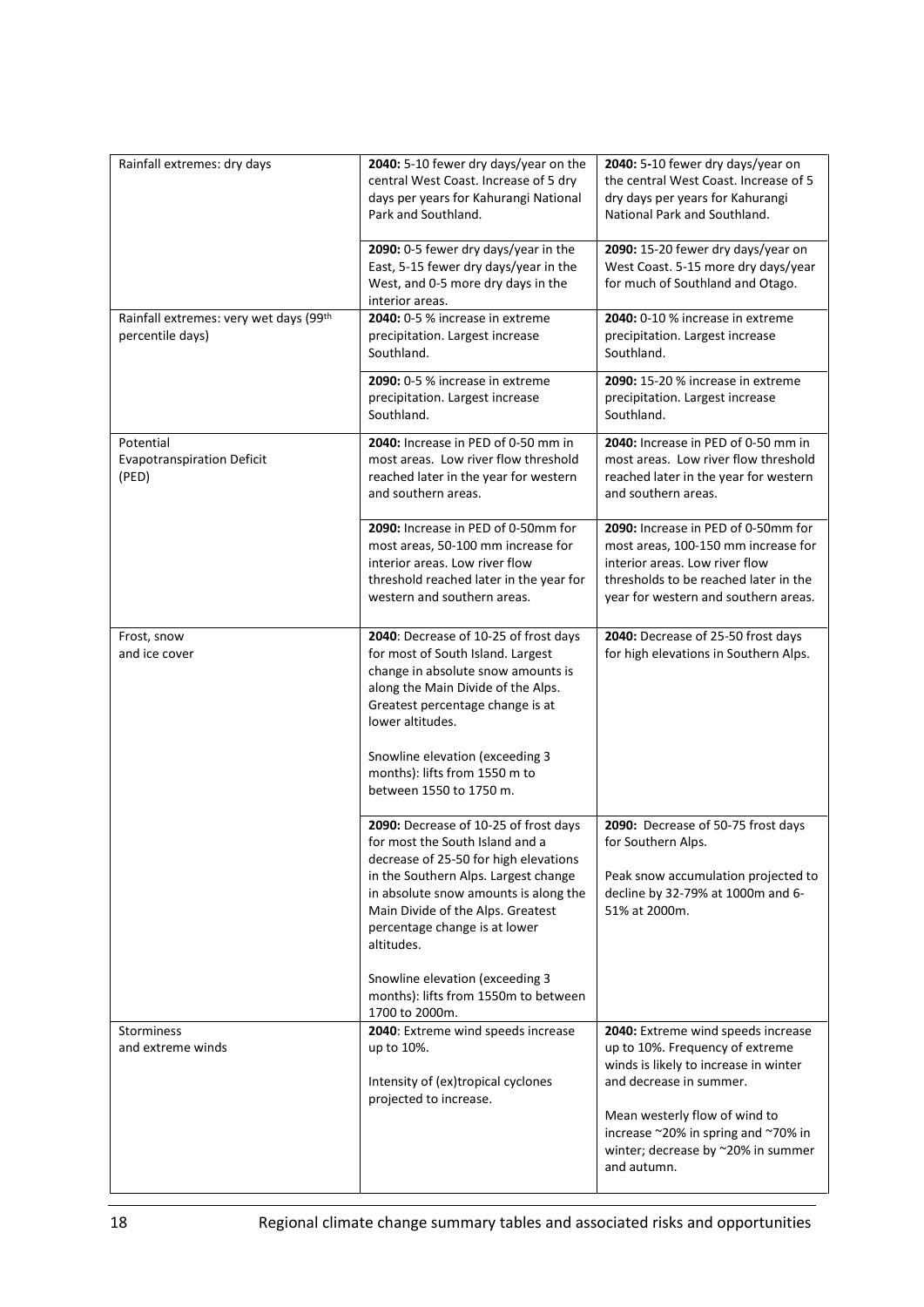|                |                                                                                   | Intensity of (ex)tropical cyclones<br>projected to increase.                                                                      |
|----------------|-----------------------------------------------------------------------------------|-----------------------------------------------------------------------------------------------------------------------------------|
|                | <b>2090:</b> The most severe ex-tropical<br>cyclones are expected to be stronger. | <b>2090:</b> The most severe ex-tropical<br>cyclones are expected to be stronger.<br>Frequency of extreme winds is likely         |
|                | Intensity of (ex)tropical cyclones<br>projected to increase.                      | to increase in winter and decrease in<br>summer.                                                                                  |
|                |                                                                                   | Intensity of (ex)tropical cyclones<br>projected to increase.                                                                      |
|                |                                                                                   | Occurrence conditions conducive to<br>storm development is projected to<br>increase by 3-6%, relative to the<br>period 1970-2000. |
| Sea level rise | 2090: 0.36-0.71m sea level rise                                                   | 2090: 0.53-0.98m sea level rise                                                                                                   |

## <span id="page-18-0"></span>3.2 Risk and opportunities for primary producers under a changing climate

The risks to the primary sector that arise from the impacts of climate change are numerous and pervasive. However, change also brings opportunity. Table 3-7 captures a draft set of critical risks facing the sector and provides a list of questions for primary producers to answer to better understand what that risk may mean for them, at their place. The table is organised around the interests of farmers and growers rather than linking directly with the suite of climate change variables presented in the proceeding tables. Finally, the final column in the table suggests ways that the risk may be tracked over time as the climate changes to help inform adaptation decisions. Please note that this table is not linked to any single zone.

We suggest this draft table is tested and further developed with the aid of representatives from the primary sector. This can then lead to the creation of a complete table for each zone if this is desirable. However, given that many of the regions faced the same sorts of impacts a single table may be adequate.

| What are the risks that a<br>changing climate may cause?                                      | What are the key questions<br>we will need to consider?                     | How do we know change is<br>happening? What should we<br>be measuring?                   |
|-----------------------------------------------------------------------------------------------|-----------------------------------------------------------------------------|------------------------------------------------------------------------------------------|
| Plant health and productivity                                                                 |                                                                             |                                                                                          |
| Increased humidity presents a risk to<br>crop health                                          | Will my crops be affected by changes<br>in the timing of rainfall?          | Monitor Local Weather information<br>for warnings of events, humidity and<br>heat waves. |
| Seasonal changes in rainfall through the                                                      | Can I still manage my water supply to                                       |                                                                                          |
| year affects plant growth and<br>development                                                  | meet the plants' needs?                                                     | Track the incidence and cost of<br>disease and damage caused by                          |
|                                                                                               | How and when are my crops affected                                          | humidity across seasons                                                                  |
| Increased incidence of floods, storm and                                                      | by humidity and temperature change?                                         |                                                                                          |
| windiness may cause increased damage                                                          |                                                                             | Monitor local temperature changes -                                                      |
| to pasture/crops/trees – especially near<br>critical times (e.g., fruit set or<br>harvesting) | Are there any new or existing plant<br>diseases that could affect my crops? | how close is it to the upper tolerance<br>range of my crops                              |

|  |  |  | Table 3-7: The critical risks facing the Primary sector as a result of a changing climate. |
|--|--|--|--------------------------------------------------------------------------------------------|
|--|--|--|--------------------------------------------------------------------------------------------|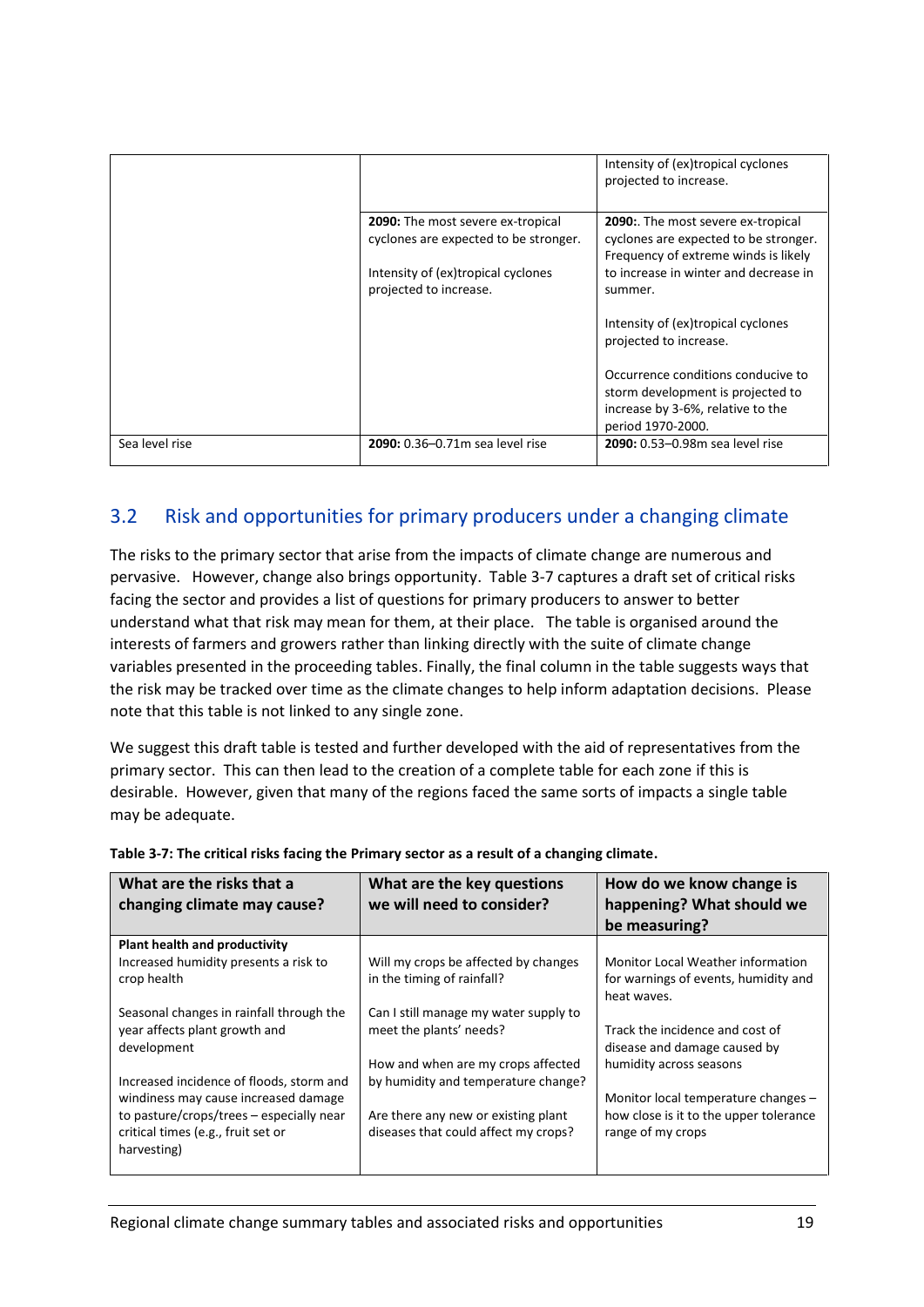| Increased numbers of pests and arrival<br>of new pests due to reduced frost and<br>increased temperatures                                                                             | Are there any actions I can take to<br>reduce the impact of humidity,<br>disease and pest?                                                                                                  |                                                                                                                      |
|---------------------------------------------------------------------------------------------------------------------------------------------------------------------------------------|---------------------------------------------------------------------------------------------------------------------------------------------------------------------------------------------|----------------------------------------------------------------------------------------------------------------------|
| Change in temperature may lead to<br>changes in crop production, timing and<br>quality                                                                                                | What are the tolerance limits of my<br>current crops - Do I have the best<br>variety or would another be better?                                                                            |                                                                                                                      |
| Changes in temperature may affect the<br>harvesting process and post-harvest<br>storage                                                                                               | What pests should I be looking out<br>for?                                                                                                                                                  |                                                                                                                      |
| Sea level rise will increase coastal<br>inundation in lowland areas causing<br>plants saltwater stress.                                                                               | What does an increase in salt water<br>concentrations mean for my<br>pasture/crop?                                                                                                          |                                                                                                                      |
| Increased storm activity (high winds and<br>hail) damaging horticultural crops                                                                                                        | What other grass species or crops<br>could work for my place?                                                                                                                               |                                                                                                                      |
| Opportunities:<br>Reduced chance of frost damage as days<br>of frost decrease                                                                                                         |                                                                                                                                                                                             |                                                                                                                      |
| Increases in temperature and humidity<br>may allow new crop options to become<br>available                                                                                            |                                                                                                                                                                                             |                                                                                                                      |
| <b>Stock health</b><br>More days above 25 <sup>o</sup> C may cause<br>animals increased heat stress and<br>decrease in productivity and growth.<br>Flood risk to stock in flood prone | Are my animal likely to suffer from<br>heat stress (access to water, distance<br>walked, available shelter, water<br>supply). Where are the areas on my<br>property where heat stress could | Monitor weather forecasts for<br>temperatures and warnings of<br>extreme events.<br>Monitor early signals of drought |
| paddocks<br>Poor drainage due to changes in<br>groundwater or sea levels may cause<br>increased lameness and poor foot health                                                         | occur?<br>Are the areas that could be developed<br>to provide shade for stock and/or<br>wind breaks?                                                                                        | Monitor expenditure of<br>imported/supplemental feed costs                                                           |
| Warmer temperatures and higher<br>humidity may increase the incidence of<br>disease and infection                                                                                     | Are there places on my property<br>where an extreme event could affect<br>my stock (i.e., flood plain)?                                                                                     |                                                                                                                      |
| Higher temperatures and increased<br>incidence of drought may affect feed<br>quality and abundance for stock                                                                          | What areas on the property are likely<br>to experience water logging?                                                                                                                       |                                                                                                                      |
|                                                                                                                                                                                       | What are the symptoms of disease<br>and infection to look out for and how<br>can I check for these?                                                                                         |                                                                                                                      |
|                                                                                                                                                                                       | What are the signs of drought on my<br>property? What is my response plan<br>and when do I activate it?                                                                                     |                                                                                                                      |
| Opportunities:                                                                                                                                                                        |                                                                                                                                                                                             |                                                                                                                      |
| New breeds may create new markets<br>and products and reduce the health risks                                                                                                         | What other stock options do I have?                                                                                                                                                         |                                                                                                                      |
|                                                                                                                                                                                       |                                                                                                                                                                                             |                                                                                                                      |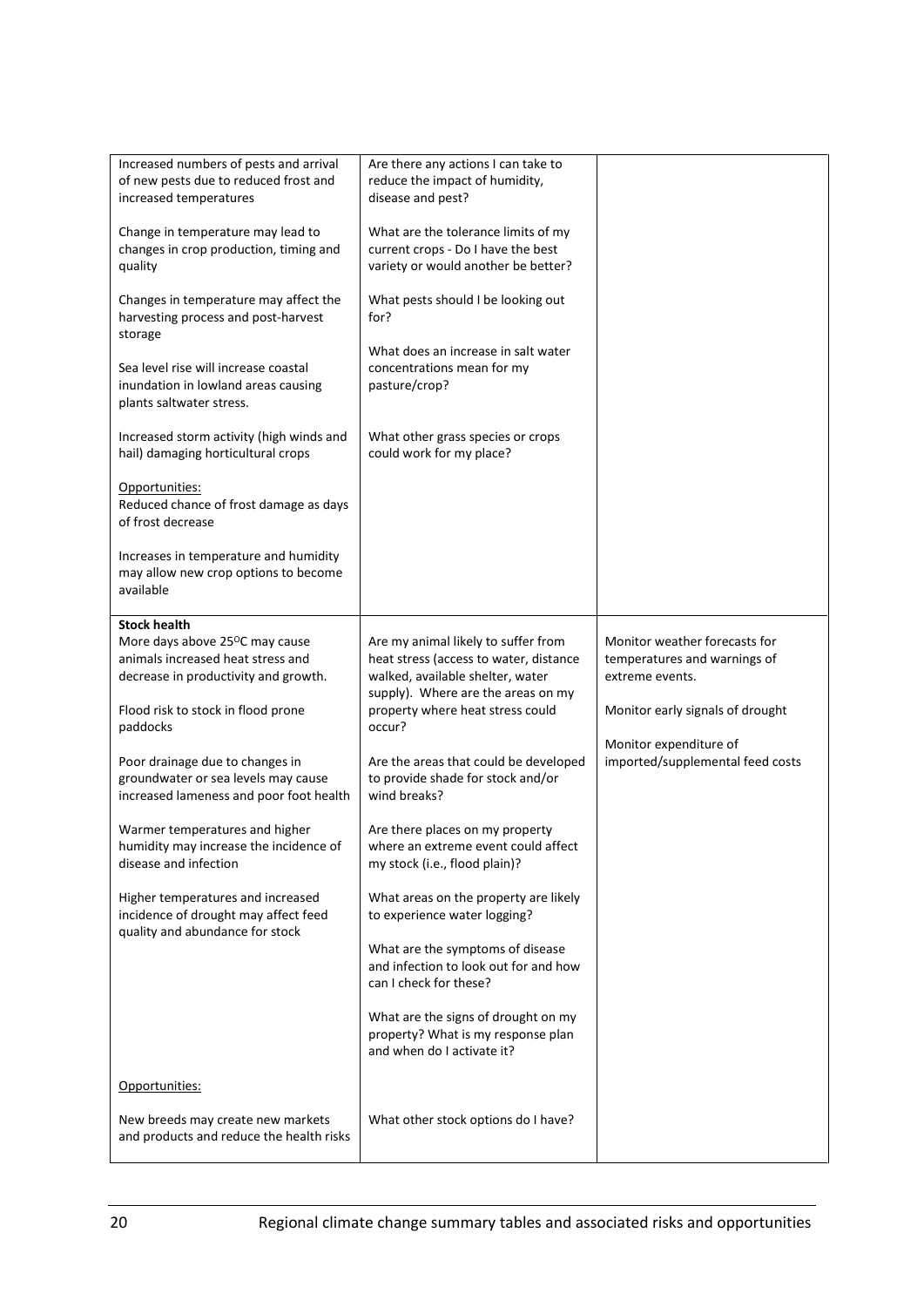| <b>Property based Infrastructure</b>                                                                                                                                                                                                                                                                                                                                                                                                                                                                                                                                  |                                                                                                                                                                                                                                                                                                                                                                                                                                                                                                        |                                                                                                  |
|-----------------------------------------------------------------------------------------------------------------------------------------------------------------------------------------------------------------------------------------------------------------------------------------------------------------------------------------------------------------------------------------------------------------------------------------------------------------------------------------------------------------------------------------------------------------------|--------------------------------------------------------------------------------------------------------------------------------------------------------------------------------------------------------------------------------------------------------------------------------------------------------------------------------------------------------------------------------------------------------------------------------------------------------------------------------------------------------|--------------------------------------------------------------------------------------------------|
| Increased incidence of floods, storm and<br>windiness may cause increased damage<br>to property based infrastructure (i.e.,<br>irrigation infrastructure) that affects the<br>properties ability to function or<br>undertake key activities<br>Sea level rise may lead to infrastructure<br>that no longer works as it was intended<br>Opportunities:<br>Careful siting of new infrastructure to                                                                                                                                                                      | What infrastructure on this property<br>could be damaged by storm events<br>flood or sea level rise? e.g., fences,<br>races, buildings, irrigation units<br>Are there any options to increase the<br>resilience of this property to extreme<br>events?<br>Is there any infrastructure that<br>requires moving to avoid flood<br>damage or sea level rise?<br>Where are "safe" areas on my                                                                                                              | Monitor the performance of the<br>infrastructure and record the<br>frequency of failure          |
| ensure longevity                                                                                                                                                                                                                                                                                                                                                                                                                                                                                                                                                      | property for critical infrastructure?                                                                                                                                                                                                                                                                                                                                                                                                                                                                  |                                                                                                  |
| <b>Supporting off farm infrastructure</b><br>Increased incidence of floods, storm and<br>windiness may cause increased damage<br>to the infrastructure that support the<br>property's day to day operation (e.g.,<br>roads, power, factories/packhouses<br>transport systems)<br>Sea Level rise may affect infrastructure<br>that supports the property's day to day<br>operation<br>Increased incidence of floods, storm and<br>windiness and on-going sea level rise<br>may affect the key assets and transport<br>networks required to get my product to<br>market | What are the services beyond this<br>property that are necessary to the<br>property operating?<br>Are any of the key roads, power<br>supplies under threat? What will I do<br>during any type of outage?<br>Is there any way to make the property<br>more self-sufficient or cope with any<br>outages? e.g., increased storage<br>capacity<br>How does my product(s) get to market<br>and how could this chain be affected?<br>e.g., port facilities or packing houses,<br>milk tanker pick up routes. | Monitor the performance of the<br>infrastructure and record the<br>frequency of failure.         |
| Opportunities:<br>Changing environmental conditions may<br>support new crops                                                                                                                                                                                                                                                                                                                                                                                                                                                                                          | Diversification and new products that<br>are less dependent on immediate<br>transport                                                                                                                                                                                                                                                                                                                                                                                                                  |                                                                                                  |
| Water management?<br>Variable rainfall and increased incidence<br>of drought may affect the continuity of<br>water supply                                                                                                                                                                                                                                                                                                                                                                                                                                             | Can I achieve improved water<br>efficiency?                                                                                                                                                                                                                                                                                                                                                                                                                                                            | Monitor on-going water demand and<br>water use.                                                  |
| Increased water demand of crops and<br>pasture species may experience<br>increased potential evapotranspiration<br>deficit                                                                                                                                                                                                                                                                                                                                                                                                                                            | Am I able to access additional water -<br>through varying existing consent, or<br>through shared, global consent with<br>neighbours in catchment?                                                                                                                                                                                                                                                                                                                                                      | Plan irrigation events carefully and<br>link to weather forecasting and soil<br>moisture deficit |
| Changing seasonal rainfall patterns<br>means that water availably may not<br>match demand                                                                                                                                                                                                                                                                                                                                                                                                                                                                             | How can the deficit between water<br>availability and water demand be<br>managed on this property?                                                                                                                                                                                                                                                                                                                                                                                                     | Monitor effectiveness of drainage<br>networks - how many nuisance flood<br>events have I had?    |
| Increased intense rainfall events may<br>overwhelm existing drainage systems                                                                                                                                                                                                                                                                                                                                                                                                                                                                                          | Is my water supply at risk of slow<br>salinisation?<br>What can I do about this?                                                                                                                                                                                                                                                                                                                                                                                                                       | Monitor salt water concentrations in<br>the water supply                                         |
| Sea level rise will cause changes in the<br>intrusion of salt water into groundwater                                                                                                                                                                                                                                                                                                                                                                                                                                                                                  |                                                                                                                                                                                                                                                                                                                                                                                                                                                                                                        |                                                                                                  |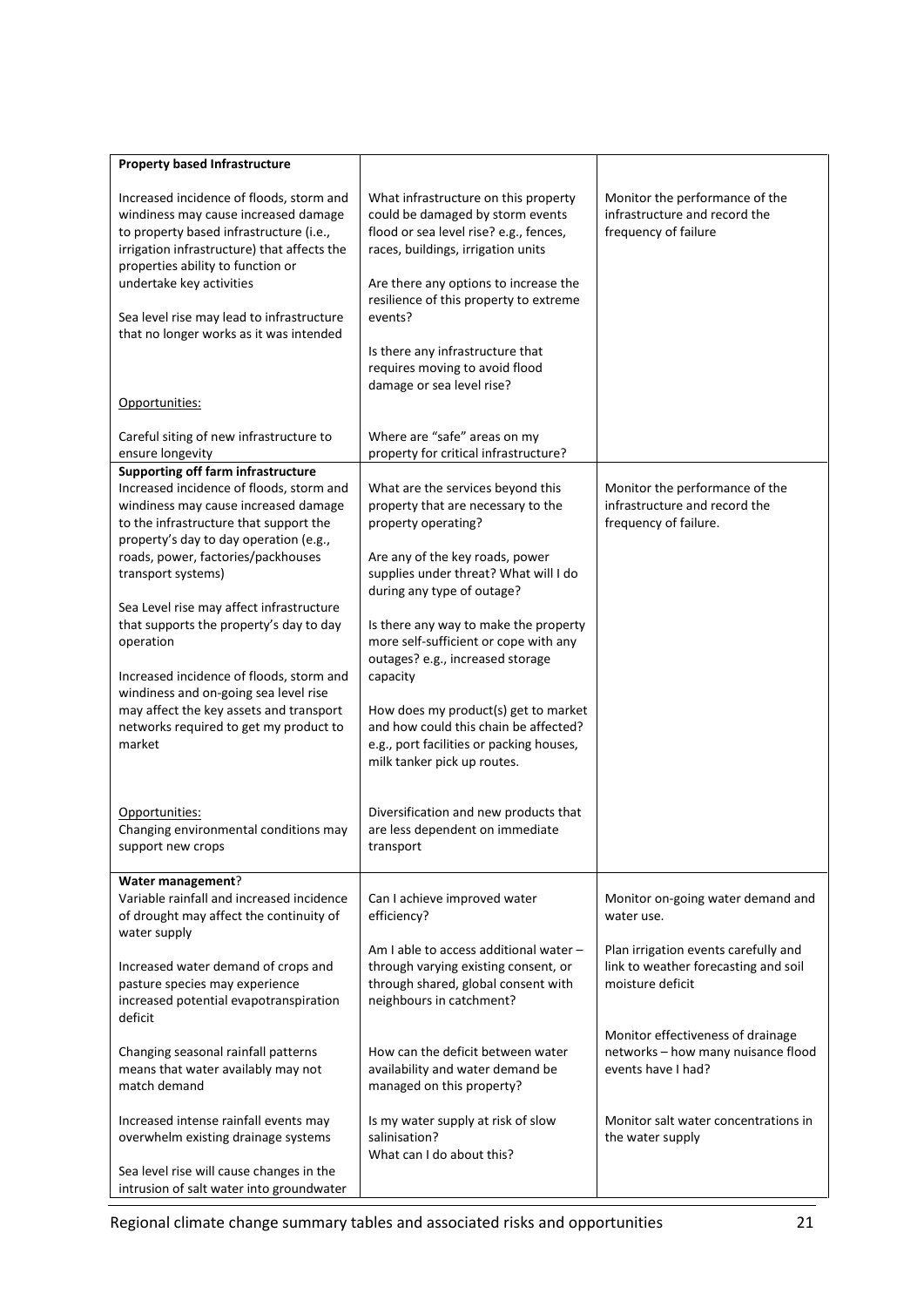| and the saltwater wedge will extend up<br>rivers. This will affect water quality in<br>some areas                                                                                                                                                        | How good is my existing drainage<br>network? Are there any actions I can<br>take to manage intense rainfall<br>events?                                                                                                           |                                                                                                        |
|----------------------------------------------------------------------------------------------------------------------------------------------------------------------------------------------------------------------------------------------------------|----------------------------------------------------------------------------------------------------------------------------------------------------------------------------------------------------------------------------------|--------------------------------------------------------------------------------------------------------|
| Opportunities:<br>Changing environmental conditions may<br>support new crops                                                                                                                                                                             | Diversification and new products that<br>are able to cope with changing water<br>availability                                                                                                                                    |                                                                                                        |
| <b>Staff</b><br>Increased risk to staff due in increased<br>floods, storm and windiness                                                                                                                                                                  | Do I have a health and safety plan for<br>adverse events?                                                                                                                                                                        | Monitor local weather warnings                                                                         |
| Increase in temperature and days over<br>25°C could cause heat stress for<br>workers, especially for those<br>undertaking physical labour<br>Opportunities:<br>Warmer (winter) temperatures may<br>increase staff comfort levels during<br>certain tasks | Is it too hot to undertake physical<br>activities outside? How hot is too hot<br>and how else can the activities be<br>undertaken (i.e., cooler times of the<br>day)                                                             | Monitor temperatures, how many<br>hot days are there in a year.<br>Monitor staff wellbeing/absenteeism |
| Farm physical environment<br>Increased frequency of floods, droughts,<br>storm and windiness and on-going sea<br>level rise may impact the physical<br>characteristics of the property                                                                   | Are there any highly erodible areas on<br>this property that could be affected by<br>extreme events? What action(s) could<br>be taken?<br>Are there any flood prone areas, or<br>places where a waterway could<br>change course? |                                                                                                        |

### <span id="page-21-0"></span>3.3 Next Steps

This report has provided regional climate variable tables and a draft set of risks and opportunities for the primary sector for inclusion in the forthcoming primary sector adaptation guidance. We suggest several next steps:

- 1) The risks and opportunities for the primary sector will need testing and extending with primary sector experts to ensure its complete. In particular, the how do we know things are changing column. The risks and opportunities could then be regionalised if this was desirable.
- 2) That the He Waka Eka Noa team consider using the risk and opportunities table to underpin:
	- a) what thresholds may exist the in the various production systems and what early warning signs (triggers and signals) may provide a warning of change, and
	- b) the adaptation options, or posing a set of questions that encourage primary producers to consider and evaluate their own possible options. Questions could be supported by the NIWA Adaptation Tool Box (NIWA 2021).